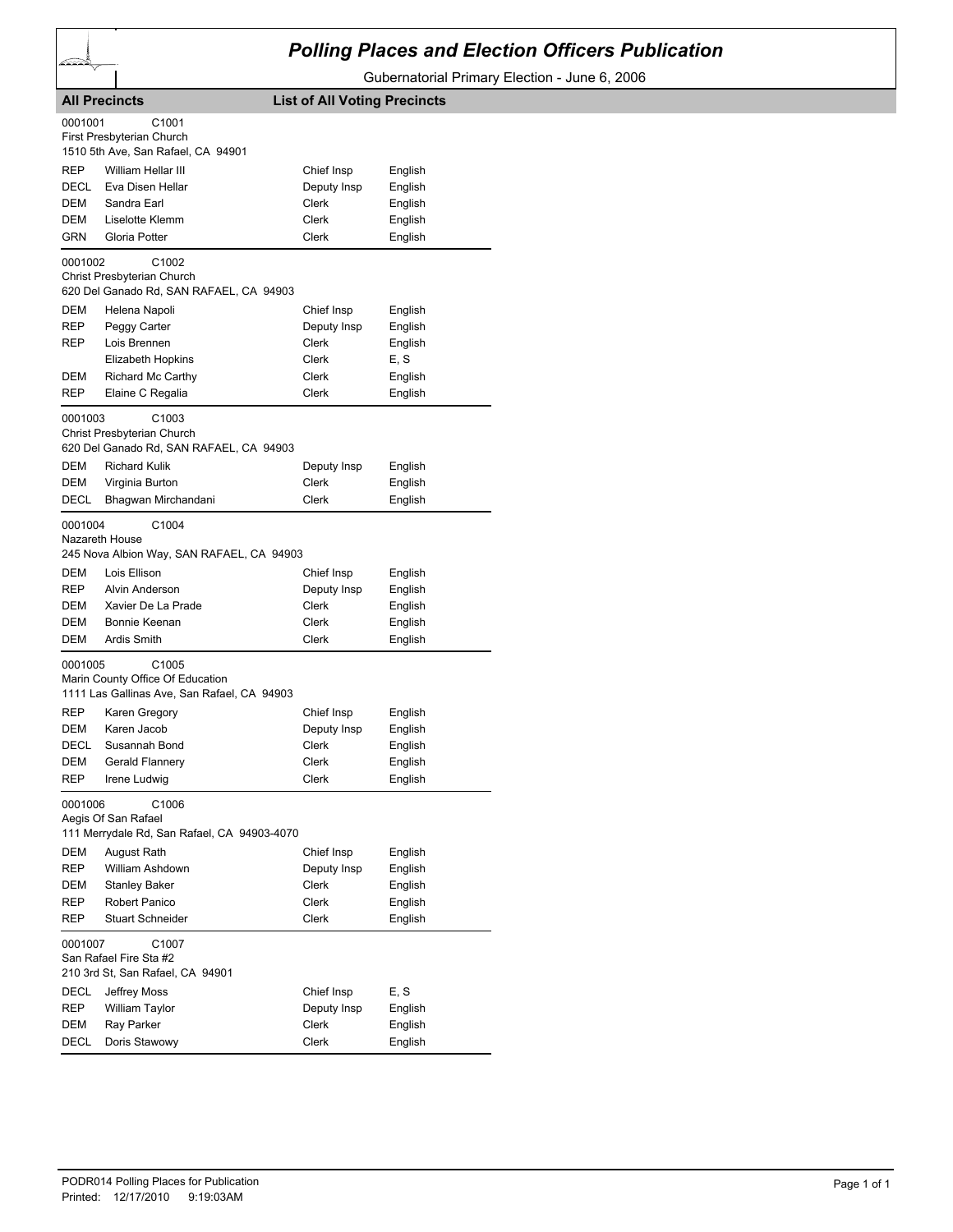|                         | <b>All Precincts</b>                      | <b>List of All Voting Precincts</b> |                    |
|-------------------------|-------------------------------------------|-------------------------------------|--------------------|
| 0001008                 | C1008<br>Marin Ballet Board Room          |                                     |                    |
|                         | 100 Elm St, SAN RAFAEL, CA 94901          |                                     |                    |
| DEM                     | Maureen Mc Manus                          | Chief Insp                          | English            |
| <b>DEM</b>              | Regina Carey                              | Deputy Insp                         | English            |
| REP                     | Anne Brenneis                             | Clerk                               | English            |
| DECL                    | Patricia Keaton                           | Clerk                               | English            |
| REP                     | John Zeiter Jr                            | Clerk                               | English            |
| 0001009                 | C <sub>1009</sub>                         |                                     |                    |
|                         | <b>Trinity Community Church</b>           |                                     |                    |
|                         | 1675 Grand Ave, SAN RAFAEL, CA 94901      |                                     |                    |
| REP                     | Sheryl Gorton                             | Chief Insp                          | English            |
| DEM<br>DEM              | Linda Cosgrove<br>Ankie Bajema            | Deputy Insp<br>Clerk                | English<br>E, S    |
| DECL                    | Ramona Burglin                            | Clerk                               | English            |
| REP                     | Christina E Jahrling                      | Clerk                               | English            |
|                         |                                           |                                     |                    |
| 0001010                 | C1010<br>St Luke Presbyterian Church      |                                     |                    |
|                         | 10 Bayview Dr, SAN RAFAEL, CA 94901       |                                     |                    |
| REP                     | Francis Johnston III                      | Chief Insp                          | English            |
| DEM                     | Donna D Eufemia                           | Deputy Insp                         | English            |
| DEM                     | Laura Collins                             | Clerk                               | English            |
| DECL                    | Sandra Miller                             | Clerk                               | English            |
| REP                     | <b>Ruth Wolfe</b>                         | Clerk                               | English            |
| 0001011                 | C1011                                     |                                     |                    |
|                         | Glenwood School                           |                                     |                    |
|                         | 25 Castlewood Dr, SAN RAFAEL, CA 94901    |                                     |                    |
| DEM                     | Janine Michele Myers                      | Chief Insp                          | English            |
| DECL                    | Raymond Rifenburg                         | Deputy Insp                         | E, S               |
| DEM                     | Cheryl Douglas                            | Clerk                               | English            |
| DEM<br>DEM              | Olivia Schultz<br>Anna Shannon            | Clerk<br>Clerk                      | English<br>English |
|                         |                                           |                                     |                    |
| 0001012<br>Venetia Oaks | C1012                                     |                                     |                    |
|                         | 263 N San Pedro Rd, San Rafael, CA 94903  |                                     |                    |
| <b>REP</b>              | <b>Barrett Young</b>                      | Chief Insp                          | English            |
| DECL                    | Alan Young                                | Deputy Insp                         | English            |
| DEM                     | Roberta Erlandsen                         | Clerk                               | English            |
| DEM                     | Jane Kloh                                 | Clerk                               | English            |
| DEM                     | Patricia Phillips                         | Clerk                               | English            |
| 0001013                 | C1013                                     |                                     |                    |
|                         | Korean Presbyterian Church                |                                     |                    |
|                         | 635 Adrian Way, San Rafael, CA 94903      |                                     |                    |
| DEM                     | Dorothy Brown                             | Chief Insp                          | English            |
| DECL                    | Mary Nordquist                            | Deputy Insp                         | English            |
| DEM<br>GRN              | Stephen Goldberg<br>David Perez Jr        | Clerk<br>Clerk                      | English            |
| DEM                     | Janet Smith                               | Clerk                               | English<br>English |
|                         |                                           |                                     |                    |
| 0001014                 | C1014<br>Marinwood Community Center       |                                     |                    |
|                         | 775 Miller Creek Rd, San Rafael, CA 94903 |                                     |                    |
| REP                     | Douglas Mc Vae                            | Chief Insp                          | English            |
| REP                     | <b>Howard Council</b>                     | Deputy Insp                         | English            |
| REP                     | Margaret Council                          | Clerk                               | English            |
| REP                     | Geraldine Leydecker                       | Clerk                               | English            |
| REP                     | Carolyn Mc Carthy                         | Clerk                               | English            |
| 0001015                 | C1015                                     |                                     |                    |
|                         | Marinwood Community Center                |                                     |                    |
|                         | 775 Miller Creek Rd, San Rafael, CA 94903 |                                     |                    |
| DEM                     | James Shaw                                | Deputy Insp                         | English            |
| REP                     | Sheila Berg                               | Clerk                               | English            |
| DECL                    | Michael Fong                              | Clerk                               | English            |
| REP                     | Sheila Forgan                             | Clerk                               | English            |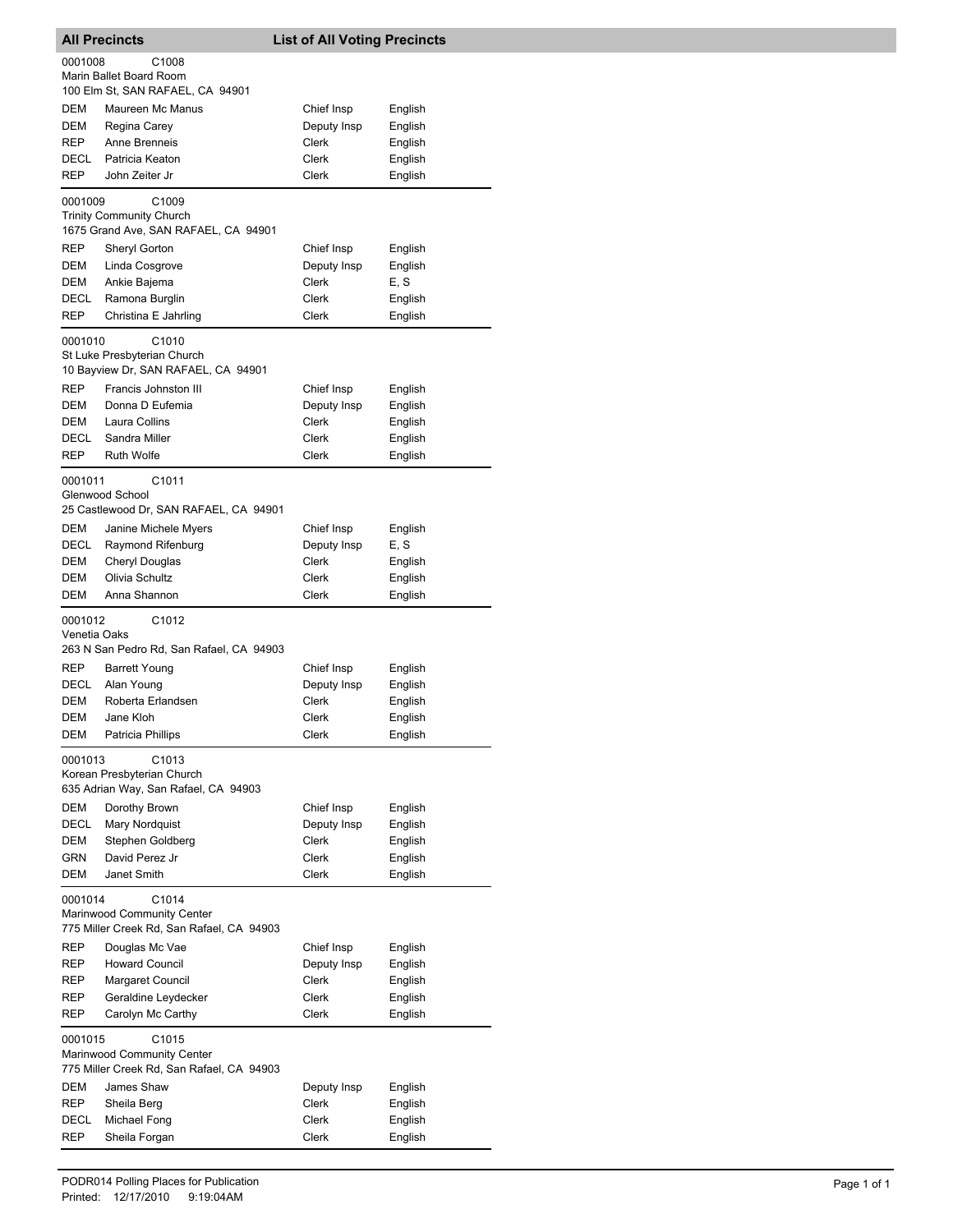| <b>All Precincts</b>    |                                                                                                         | <b>List of All Voting Precincts</b> |         |  |
|-------------------------|---------------------------------------------------------------------------------------------------------|-------------------------------------|---------|--|
| 0001016                 | C1016                                                                                                   |                                     |         |  |
|                         | Marinwood Community Center                                                                              |                                     |         |  |
|                         | 775 Miller Creek Rd, San Rafael, CA 94903                                                               |                                     |         |  |
| DEM                     | Ann Melanephy                                                                                           | Deputy Insp                         | English |  |
| DEM                     | Jeanne Hart                                                                                             | Clerk                               | English |  |
| REP                     | David Riegler                                                                                           | Clerk                               | English |  |
| DEM                     | James Stapleton                                                                                         | Clerk                               | English |  |
| 0001017<br>Golden Hinde | C1017                                                                                                   |                                     |         |  |
|                         | 5 Golden Hinde Blv, SAN RAFAEL, CA 94903                                                                |                                     |         |  |
| REP                     | <b>Barbara Perkins</b>                                                                                  | Chief Insp                          | English |  |
| DEM                     | Barbara Sebring                                                                                         | Deputy Insp                         | English |  |
| REP                     | <b>Ruth Barstow</b>                                                                                     | Clerk                               | English |  |
| DEM                     | Cindy Essen                                                                                             | Clerk                               | English |  |
| 0001019                 | C1019<br>St Luke Presbyterian Church<br>10 Bayview Dr, SAN RAFAEL, CA 94901                             |                                     |         |  |
| DEM                     | John Contini                                                                                            | Deputy Insp                         | English |  |
| REP                     | Margaret Bartley                                                                                        | Clerk                               | English |  |
| REP                     | <b>Heinz Dreier</b>                                                                                     | Clerk                               | English |  |
| DEM                     | Rudolph Kupfer                                                                                          | Clerk                               | English |  |
| 0001100<br>DEM          | 1100<br>Methodist Church Of San Rafael<br>199 Greenfield Avenue, San Rafael, CA 94901<br>Walter Hanahan | Chief Insp                          | English |  |
| DEM                     | John Cooper                                                                                             | Deputy Insp                         | English |  |
| DEM                     | Paul Schwarzbart                                                                                        | Clerk                               | English |  |
| DEM                     | Rosemary Torney                                                                                         | Clerk                               | English |  |
|                         |                                                                                                         |                                     |         |  |
| 0001101                 | 1101<br>Methodist Church Of San Rafael<br>199 Greenfield Avenue, San Rafael, CA 94901                   |                                     |         |  |
| DEM                     | Charles Wynn                                                                                            | Deputy Insp                         | English |  |
| DEM                     | Florence Barth                                                                                          | Clerk                               | English |  |
| DEM                     | Mary Olive                                                                                              | Clerk                               | English |  |
| DEM                     | Sharalee Schwarzbart                                                                                    | <b>Clerk</b>                        | English |  |
| 0001102<br>Rotary Manor | 1102<br>1821 Fifth Ave, San Rafael, CA 94901                                                            |                                     |         |  |
| DEM                     | Janis Tavenner                                                                                          | Chief Insp                          | English |  |
| DEM                     | Margaret Francisco                                                                                      | Deputy Insp                         | E, S    |  |
| DEM                     | Janet O Sullivan                                                                                        | Clerk                               | English |  |
| DEM                     | Timothy O Sullivan                                                                                      | Clerk                               | English |  |
| DEM                     | Cecile Tescallo                                                                                         | Clerk                               | English |  |
| 0001103<br>Rotary Manor | 1103<br>1821 Fifth Ave, San Rafael, CA 94901                                                            |                                     |         |  |
| DECL                    | Max Probst                                                                                              | Deputy Insp                         | English |  |
| DEM                     | Tae Chong                                                                                               | <b>Clerk</b>                        | English |  |
| DECL                    | Johannes Ryssemus                                                                                       | Clerk                               | English |  |
| DEM                     | <b>Charlton Schwartz</b>                                                                                | Clerk                               | E, S    |  |
|                         |                                                                                                         |                                     |         |  |
| 0001106                 | 1106<br>Lincoln Hill Community Church<br>1411 Lincoln Ave, San Rafael, CA 94901                         |                                     |         |  |
| DECL                    | Lizzie Cairns                                                                                           | Chief Insp                          | E, S    |  |
| DEM                     | Abdelhak Maoujoudi                                                                                      | Deputy Insp                         | English |  |
| DECL                    | Alicea Cock-Esteb                                                                                       | Clerk                               | English |  |
| DEM                     | Geraldine Houston                                                                                       | Clerk                               | English |  |
| REP                     | Scott Martini                                                                                           | Clerk                               | English |  |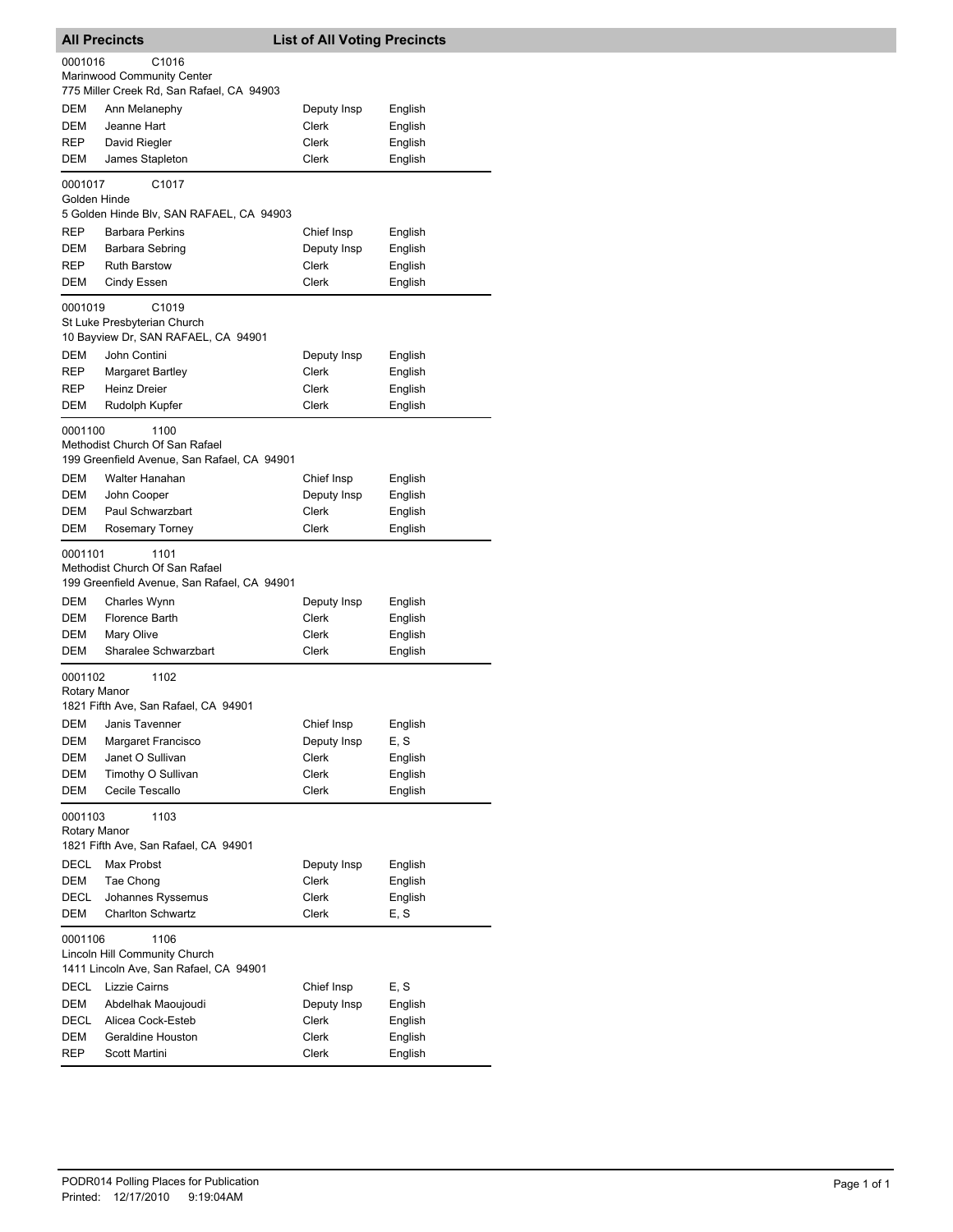|                        | <b>All Precincts</b>                                                                    | <b>List of All Voting Precincts</b> |                    |
|------------------------|-----------------------------------------------------------------------------------------|-------------------------------------|--------------------|
| 0001107                | 1107                                                                                    |                                     |                    |
|                        | Lincoln Hill Community Church                                                           |                                     |                    |
|                        | 1411 Lincoln Ave, San Rafael, CA 94901                                                  |                                     |                    |
|                        | Sandy Shartzer                                                                          | Deputy Insp                         | English            |
| REP                    | Rosemary Dame                                                                           | Clerk                               | English            |
| REP                    | Patricia Lent                                                                           | <b>Clerk</b>                        | English            |
| DECL                   | James Powell                                                                            | Clerk                               | English            |
| 0001110<br>Villa Marin | 1110                                                                                    |                                     |                    |
|                        | 100 Thorndale Dr, SAN RAFAEL, CA 94903                                                  |                                     |                    |
| REP                    | Jeffrey Stahl                                                                           | Chief Insp                          | English            |
| DEM                    | Lenore Gordon-Kokjen                                                                    | Deputy Insp                         | English            |
| DEM                    | Keith Beery                                                                             | Clerk                               | English            |
| DEM                    | Mary Beery                                                                              | Clerk                               | English            |
| REP                    | Mary Frey                                                                               | Clerk                               | English            |
| 0001112                | 1112                                                                                    |                                     |                    |
|                        | <b>Embassy Suites Hotel</b>                                                             |                                     |                    |
|                        | 101 Mc Innis Parkway, San Rafael, CA 94903                                              |                                     |                    |
| DEM                    | Neil Kugelmas                                                                           | Chief Insp                          | English            |
| DEM                    | Robert Karfiol                                                                          | Deputy Insp                         | English            |
| REP                    | Jacqueline Angerman                                                                     | Clerk                               | English            |
| DEM                    | Marilyn Starr Brown                                                                     | Clerk                               | English            |
| DEM                    | Joyce Lewbin                                                                            | Clerk                               | English            |
| 0001113                | 1113<br>Christ Presbyterian Church<br>620 Del Ganado Rd, SAN RAFAEL, CA 94903           |                                     |                    |
| REP                    | Roberto Iniguez                                                                         | Deputy Insp                         | E, S               |
| <b>DEM</b>             | <b>Bonnie Bartlett</b>                                                                  | Clerk                               | English            |
| DECL                   | Junia Schlangen                                                                         | Clerk                               | English            |
| DECL                   | John Charles White                                                                      | Clerk                               | English            |
| 0001114                | 1114                                                                                    |                                     |                    |
|                        | Contempo Marin<br>400 Yosemite Rd, San Rafael, CA 94903-2232                            |                                     |                    |
| REP                    | Dorothy Hallett                                                                         | Chief Insp                          | English            |
| REP                    | Mary-Elizabeth Merwin D                                                                 | Deputy Insp                         | English            |
| P&F                    | <b>Alvin Gabler</b>                                                                     | Clerk                               | English            |
| REP                    | Fred Hoffmann                                                                           | Clerk                               | English            |
| REP                    | Rose Von Buchau                                                                         | Clerk                               | E, S               |
| 0001121                | 1121<br>Marin County Office Of Education<br>1111 Las Gallinas Ave, San Rafael, CA 94903 |                                     |                    |
| <b>DECL</b>            |                                                                                         |                                     |                    |
|                        | <b>Barbara Trites</b>                                                                   | Deputy Insp<br><b>Clerk</b>         | English            |
| REP                    | Joan Loberg                                                                             |                                     | English            |
| DEM<br>DEM             | Kate Orsini<br>Donald Patterson Jr                                                      | Clerk<br><b>Clerk</b>               | English<br>English |
| 0001124                | 1124                                                                                    |                                     |                    |
| Golden Hinde           | 5 Golden Hinde Blv, SAN RAFAEL, CA 94903                                                |                                     |                    |
| DECL                   | Dennis Brown                                                                            | Deputy Insp                         | English            |
| DECL                   | Geraldine Brown                                                                         | <b>Clerk</b>                        | English            |
| DEM                    | <b>Robert Gallimore</b>                                                                 | Clerk                               | English            |
| REP                    | John Semorile                                                                           | Clerk                               | English            |
| 0001125                | 1125<br>Contempo Marin                                                                  |                                     |                    |
|                        | 400 Yosemite Rd, San Rafael, CA 94903-2232                                              |                                     |                    |
| REP                    | Roberto Soriano                                                                         | Deputy Insp                         | English            |
| DECL                   | Jacqueline Brand                                                                        | Clerk                               | English            |
| REP                    | Joan Hoffmann                                                                           | Clerk                               | English            |
| DEM                    | Kevin Kugelmas                                                                          | Clerk                               | English            |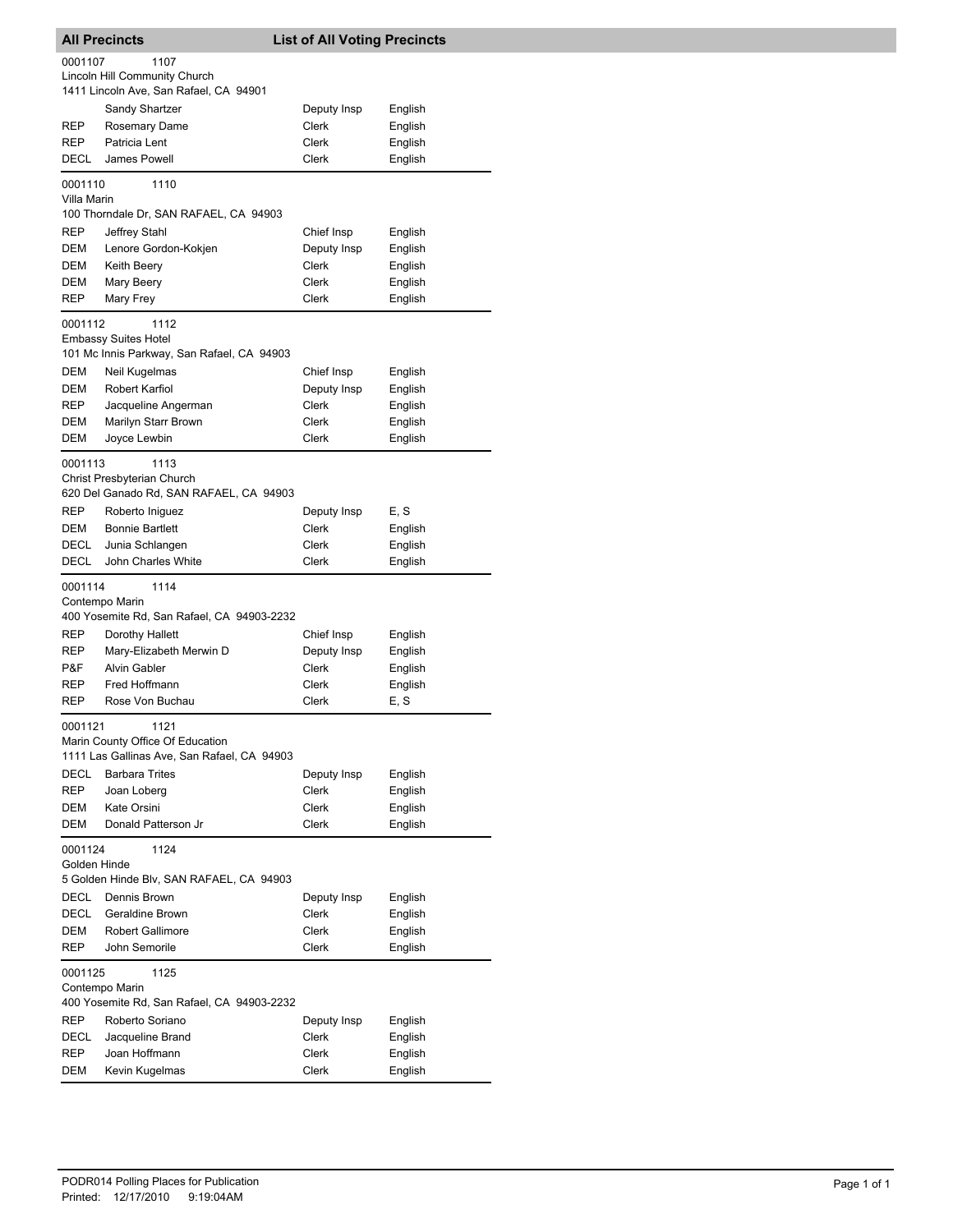|                         | <b>All Precincts</b>                         | <b>List of All Voting Precincts</b> |                 |  |
|-------------------------|----------------------------------------------|-------------------------------------|-----------------|--|
| 0001126                 | 1126                                         |                                     |                 |  |
|                         | <b>Embassy Suites Hotel</b>                  |                                     |                 |  |
|                         | 101 Mc Innis Parkway, San Rafael, CA 94903   |                                     |                 |  |
| REP                     | <b>Andrew Ragnes</b>                         | Deputy Insp                         | English         |  |
| DEM                     | Constance Giambra                            | Clerk                               | English         |  |
| <b>REP</b>              | Sandra Maxwell                               | Clerk                               | English         |  |
| REP                     | Myrna Encinas Pepper                         | Clerk                               | E, S            |  |
| 0001210                 | 1210                                         |                                     |                 |  |
|                         | San Rafael Fire Station #5                   |                                     |                 |  |
|                         | 955 Point San Pedro Rd, San Rafael, CA 94901 |                                     |                 |  |
| REP                     | William Godbey                               | Chief Insp                          | English         |  |
| DECL                    | <b>Allan Vetere</b>                          | Deputy Insp                         | English         |  |
| REP                     | <b>Richard Belch</b>                         | Clerk                               | English         |  |
| REP                     | Shelley Edwinson                             | Clerk                               | English         |  |
| DEM                     | Hattie Irvin                                 | Clerk                               | English         |  |
| 0001211                 | 1211                                         |                                     |                 |  |
|                         | San Rafael Fire Station #5                   |                                     |                 |  |
|                         | 955 Point San Pedro Rd, San Rafael, CA 94901 |                                     |                 |  |
| DECL                    | Diane Aldrich                                | Deputy Insp                         | English         |  |
| DECL                    | Zia Ahari                                    | Clerk                               | English         |  |
| REP                     | <b>Brian Chase</b>                           | Clerk                               | English         |  |
| REP                     | Joan Runyeon                                 | Clerk                               | English         |  |
|                         |                                              |                                     |                 |  |
| 0001500<br>Venetia Oaks | 1500                                         |                                     |                 |  |
|                         | 263 N San Pedro Rd, San Rafael, CA 94903     |                                     |                 |  |
| DEM                     | Maria Hobbs                                  |                                     |                 |  |
| DECL                    |                                              | Deputy Insp<br>Clerk                | English         |  |
|                         | Irmagard Bartel                              |                                     | English<br>E, S |  |
| DEM<br>DEM              | Eda Vargas                                   | Clerk                               |                 |  |
|                         | Ronald Zbinovsky                             | Clerk                               | English         |  |
| 0001604                 | 1604                                         |                                     |                 |  |
|                         | <b>Lucas Valley Community Center</b>         |                                     |                 |  |
|                         | 1201 Idylberry Rd, SAN RAFAEL, CA 94903      |                                     |                 |  |
| DEM                     | Foy Sargent                                  | Chief Insp                          | English         |  |
| REP                     | Ray Hirsch                                   | Deputy Insp                         | English         |  |
| REP                     | <b>Walter Dods</b>                           | Clerk                               | English         |  |
| DEM                     | Kenna Hunt                                   | Clerk                               | English         |  |
| REP                     | Isabelle Keeney                              | Clerk                               | English         |  |
| 0001605                 | 1605                                         |                                     |                 |  |
|                         | Lucas Valley Community Center                |                                     |                 |  |
|                         | 1201 Idylberry Rd, SAN RAFAEL, CA 94903      |                                     |                 |  |
| REP                     | Deborah Correa                               | Deputy Insp                         | English         |  |
| DEM                     | Sybil L Boutilier                            | Clerk                               | English         |  |
| DEM                     | <b>Frederica Stevens</b>                     | Clerk                               | English         |  |
| DECL                    | <b>Shirley Rogers Trimble</b>                | Clerk                               | English         |  |
| 0002001                 | C2001                                        |                                     |                 |  |
|                         | Redwoods Presbyterian Church                 |                                     |                 |  |
|                         | 110 Magnolia Ave, LARKSPUR, CA 94939         |                                     |                 |  |
| DEM                     | Frank Gold                                   | Chief Insp                          | English         |  |
| DEM                     | Helen Kerner                                 | Deputy Insp                         | English         |  |
| DECL                    | David Edward                                 | Clerk                               | English         |  |
| DEM                     | Lynn Vanda                                   | Clerk                               | English         |  |
|                         |                                              |                                     |                 |  |
| 0002003                 | C2003<br>Methodist Church Of San Rafael      |                                     |                 |  |
|                         | 199 Greenfield Avenue, San Rafael, CA 94901  |                                     |                 |  |
| <b>DECL</b>             | Mary Lee Bronzo                              | Deputy Insp                         | English         |  |
| DEM                     | Marie Bartee                                 | Clerk                               | English         |  |
| DEM                     | Renee Jannes                                 | Clerk                               | English         |  |
| <b>DECL</b>             | <b>Helmut Wautischer</b>                     | Clerk                               | English         |  |
|                         |                                              |                                     |                 |  |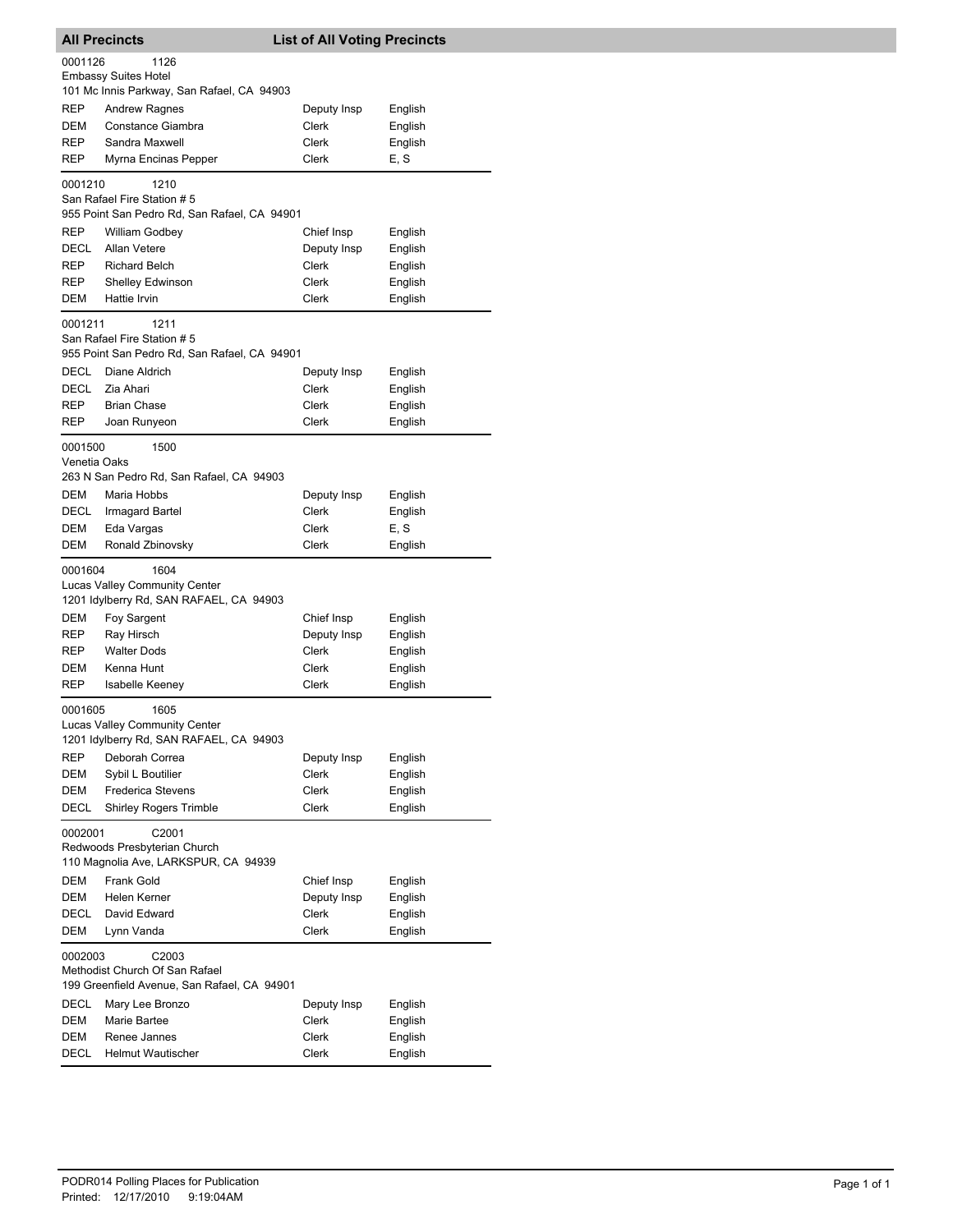|                          | <b>All Precincts</b>                                                                                     | <b>List of All Voting Precincts</b> |                    |
|--------------------------|----------------------------------------------------------------------------------------------------------|-------------------------------------|--------------------|
| 0002004                  | C <sub>2004</sub>                                                                                        |                                     |                    |
|                          | First Presbyterian Church Of San Anselmo                                                                 |                                     |                    |
|                          | 72 Kensington Rd, San Anselmo, CA 94960                                                                  |                                     |                    |
| DEM                      | <b>Stanley Pechalonis</b>                                                                                | Chief Insp                          | English            |
| <b>DECL</b>              | <b>Beth Erickson</b>                                                                                     | Deputy Insp                         | English            |
| DEM                      | <b>Siegfried Cabral</b>                                                                                  | Clerk                               | English            |
| DEM                      | <b>Barbara Glesener</b>                                                                                  | Clerk                               | English            |
| DEM                      | Marilyn Nelson                                                                                           | Clerk                               | English            |
| 0002006                  | C <sub>2006</sub>                                                                                        |                                     |                    |
|                          | <b>Prudential California Realty</b><br>1604 Sir Francis Drake Blv, SAN ANSELMO, CA 94960                 |                                     |                    |
| DEM                      | <b>Charles Herbert</b>                                                                                   | Chief Insp                          | English            |
| DEM                      | Edie Brennan                                                                                             | Deputy Insp                         | English            |
| DEM                      | <b>Adelaide Mastin</b>                                                                                   | Clerk                               | English            |
| DEM                      | <b>Charles Mastin</b>                                                                                    | Clerk                               | English            |
| 0002007                  | C <sub>2007</sub>                                                                                        |                                     |                    |
|                          | Ross Valley Fire Station #20                                                                             |                                     |                    |
|                          | Arroyo & Butterfield Rd, San Anselmo, CA 94960-1262                                                      |                                     |                    |
| DEM                      | Donald Drotman                                                                                           | Chief Insp                          | English            |
| GRN                      | Michael Benefield                                                                                        | Deputy Insp                         | English            |
| DEM                      | Linda Goldberg                                                                                           | Clerk                               | English            |
| DEM                      | Siv Hood                                                                                                 | <b>Clerk</b>                        | English            |
| REP                      | Norma Julianus-Howard                                                                                    | Clerk                               | English            |
|                          |                                                                                                          |                                     |                    |
| 0002008                  | C <sub>2008</sub><br>Ross Valley Fire Station #20<br>Arroyo & Butterfield Rd, San Anselmo, CA 94960-1262 |                                     |                    |
| DEM                      | Lucio Semi Di Mauro                                                                                      | Deputy Insp                         | English            |
| DECL                     | Teresa Flocco                                                                                            | Clerk                               | English            |
| DECL                     | Loris Scagliarini                                                                                        | Clerk                               | English            |
| 0002010<br>Ross School   | C <sub>2010</sub>                                                                                        |                                     |                    |
|                          | 9 Lagunitas Rd, Ross, CA 94957                                                                           |                                     |                    |
| REP                      | Sue Talmage                                                                                              | Chief Insp                          | English            |
| DEM                      | <b>Martha Walters</b>                                                                                    | Deputy Insp                         | English            |
| P&F                      | Sarah Mead                                                                                               | <b>Clerk</b>                        | English            |
| REP                      | Candace Rufer                                                                                            | Clerk                               | English            |
| 0002011                  | C <sub>2011</sub><br>Anthony Bacich School<br>699 Sir Francis Drake Blvd., KENTFIELD, CA 94904           |                                     |                    |
| DEM                      | <b>William Grant</b>                                                                                     | Chief Insp                          | English            |
| REP                      | Eleanor Prugh                                                                                            | Deputy Insp                         | English            |
| DEM                      | Enid Albedi                                                                                              | Clerk                               | English            |
| P&F                      | Robert Richard                                                                                           | Clerk                               | English            |
| 0002013                  | C2013<br>Kentfield Fire Station                                                                          |                                     |                    |
|                          | 1004 Sir Francis Drake Blvd, KENTFIELD, CA 94904                                                         |                                     |                    |
| DEM                      | John Kraus                                                                                               | Chief Insp                          | English            |
| DEM                      | Leslie Gould                                                                                             | Deputy Insp                         | E, S               |
| REP                      | Sharon Gay                                                                                               | Clerk                               | English            |
| DEM                      | <b>Theodore Kraus</b>                                                                                    | Clerk                               | English            |
|                          | Nicole Pinney                                                                                            | Clerk                               | English            |
|                          |                                                                                                          |                                     |                    |
| 0002014<br>Masonic Lodge | C2014                                                                                                    |                                     |                    |
|                          | 1122 Magnolia Ave, LARKSPUR, CA 94939                                                                    |                                     |                    |
| REP                      | Frank Keenan                                                                                             | Chief Insp                          | English            |
| REP                      | Robin Wesley Causey                                                                                      | Deputy Insp                         | English            |
| DEM                      | Salvatore Catinella                                                                                      | Clerk                               | English            |
| REP                      | Fay Potter                                                                                               | Clerk<br>Clerk                      | English<br>English |
| REP                      | Nelsona Smith                                                                                            |                                     |                    |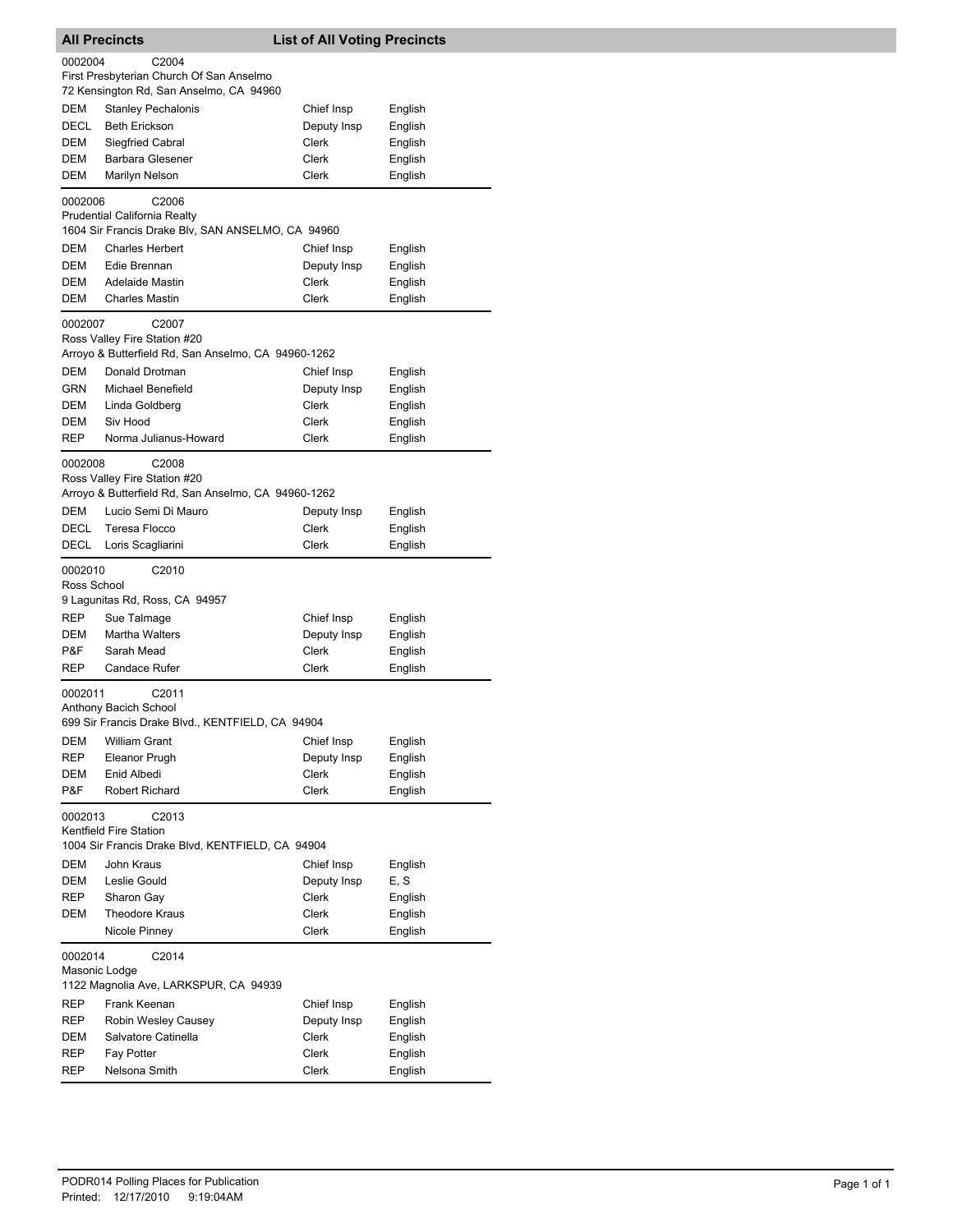| <b>All Precincts</b>     |                                                                                        | <b>List of All Voting Precincts</b> |         |
|--------------------------|----------------------------------------------------------------------------------------|-------------------------------------|---------|
| 0002021                  | C2021<br>San Rafael Community Center<br>618 B St, SAN RAFAEL, CA 94901                 |                                     |         |
| DEM                      | William Dagg                                                                           | Chief Insp                          | English |
| REP                      | Joyce Lenaburg                                                                         | Deputy Insp                         | English |
| DECL                     | Ronald Spencer                                                                         | Clerk                               | English |
| DEM                      | <b>Ruth Zamist</b>                                                                     | Clerk                               | English |
| 0002024                  | C <sub>2024</sub><br><b>Carpenters Union Hall</b>                                      |                                     |         |
|                          | 647 Lindaro St, San Rafael, CA 94901-3960                                              |                                     |         |
| DEM                      | Alysanne Taylor                                                                        | Chief Insp                          | English |
| DEM                      | Mary Winkler                                                                           | Deputy Insp                         | English |
| DEM                      | John Carroll                                                                           | Clerk                               | E, S    |
| DEM                      | Jane Middleton                                                                         | <b>Clerk</b>                        | English |
| 0002026                  | C2026<br><b>Carpenters Union Hall</b>                                                  |                                     |         |
|                          | 647 Lindaro St, San Rafael, CA 94901-3960                                              |                                     |         |
| DEM                      | Lucinda Daniel                                                                         | Deputy Insp                         | English |
| DEM                      | Mary Corvello                                                                          | Clerk                               | English |
| DEM                      | Sally Farrell                                                                          | Clerk                               | English |
| DEM                      | <b>Frederick Goff</b>                                                                  | Clerk                               | English |
| 0002101<br>The Tamalpais | 2101<br>501 Via Casitas, Greenbrae, CA 94904                                           |                                     |         |
| REP                      | Norman Schoenstein                                                                     | Chief Insp                          | English |
| REP                      | Geoffrey Jones                                                                         | Deputy Insp                         | English |
| DEM                      | Mohammad Mirzapour                                                                     | Clerk                               | English |
| DEM                      | Joy Peterson                                                                           | Clerk                               | English |
| 0002102                  | 2102<br>St Sebastian's Church<br>373 Bon Air Rd, KENTFIELD, CA 94904                   |                                     |         |
| DECL                     | Joyce B Wells                                                                          | Chief Insp                          | English |
| DEM                      | Tay Feder                                                                              | Deputy Insp                         | English |
| DEM                      | Renee Ruttiman                                                                         | Clerk                               | English |
| DEM                      | Joseph Sheean                                                                          | Clerk                               | English |
| <b>DECL</b>              | Linda Sisler                                                                           | Clerk                               | English |
| 0002103<br>Cape Marin    | 2103<br>Laderman Lane, Greenbrae, CA 94904-2482                                        |                                     |         |
| DEM                      | Jane Frorath                                                                           | Chief Insp                          | English |
| AIP                      | Scott Jones                                                                            | Deputy Insp                         | English |
| REP                      | Carolyn Emilie Dingwall                                                                | Clerk                               | English |
| DEM                      | Donald Thoman                                                                          | <b>Clerk</b>                        | English |
| 0002104<br>Cape Marin    | 2104<br>Laderman Lane, Greenbrae, CA 94904-2482                                        |                                     |         |
| REP                      | Douglas Perez                                                                          | Deputy Insp                         | English |
| DEM                      | <b>Theodora Graff</b>                                                                  | Clerk                               | English |
| DECL                     | Kellie Moore                                                                           | <b>Clerk</b>                        | English |
| DEM                      | Wendy Wheat                                                                            | Clerk                               | English |
| 0002107                  | 2107<br><b>Larkspur Recreation Department</b><br>240 Doherty Drive, Larkspur, CA 94939 |                                     |         |
| DEM                      | Edward Wynne Jr                                                                        | Chief Insp                          | English |
| DEM                      | <b>Michael Roller</b>                                                                  | Deputy Insp                         | English |
| GRN                      | Joel Roller                                                                            | Clerk                               | English |
| REP                      | Jay Wark                                                                               | Clerk                               | English |
| DEM                      | Janet Williams                                                                         | Clerk                               | English |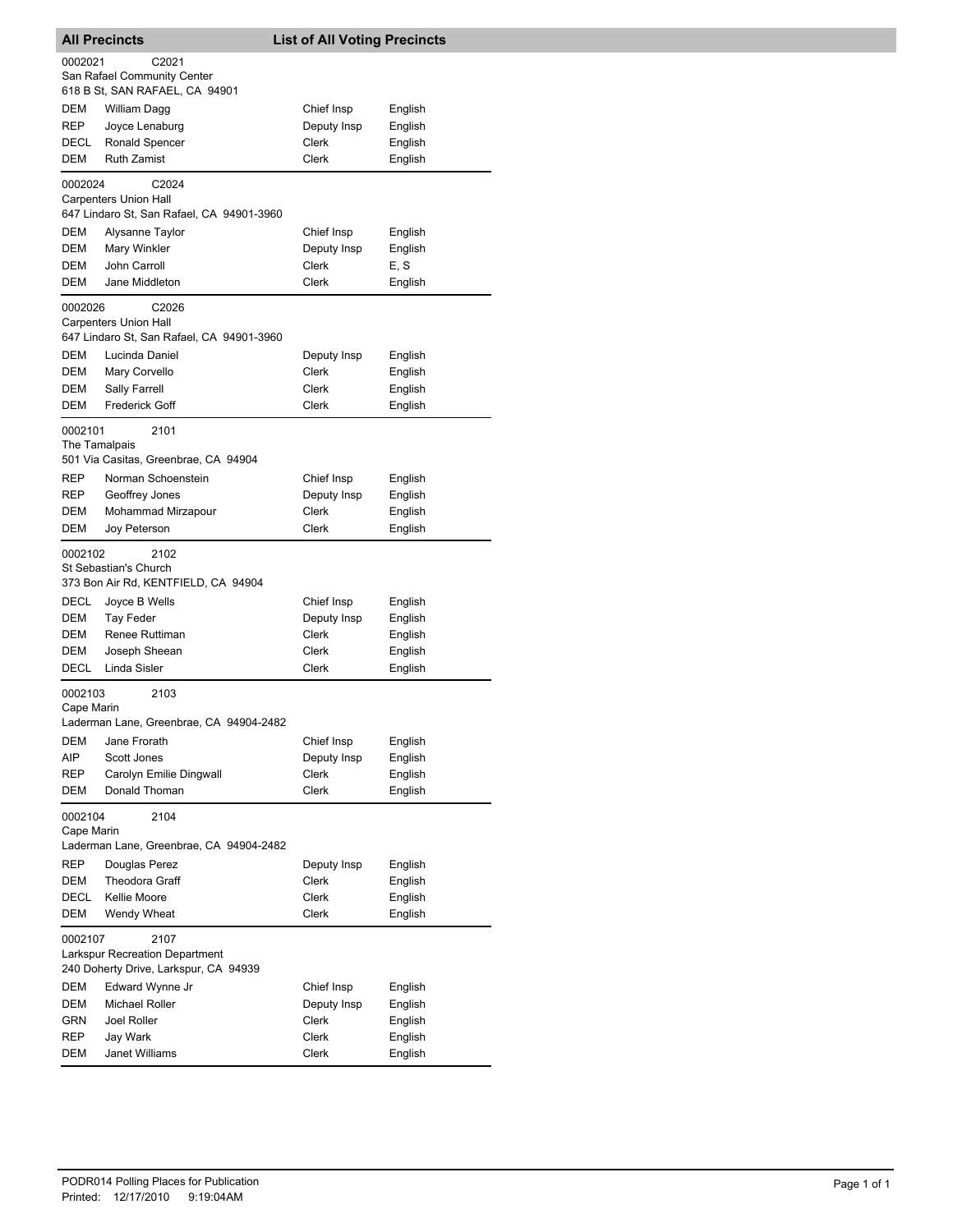| <b>All Precincts</b>                                                     |                                                                                             | <b>List of All Voting Precincts</b> |                    |  |
|--------------------------------------------------------------------------|---------------------------------------------------------------------------------------------|-------------------------------------|--------------------|--|
| 0002108                                                                  | 2108                                                                                        |                                     |                    |  |
|                                                                          | St Patrick's Church<br>Magnolia & King Streets, Larkspur, CA 94939-1943                     |                                     |                    |  |
| REP                                                                      | Janis Kuhn                                                                                  | Chief Insp                          | English            |  |
| DEM                                                                      | Judyjean Aletha Morris                                                                      | Deputy Insp                         | English            |  |
| REP                                                                      | Irma Greenfield                                                                             | Clerk                               | English            |  |
| <b>REP</b>                                                               | <b>Anthony Kelly</b>                                                                        | Clerk                               | English            |  |
| 0002109                                                                  | 2109<br>St Patrick's Church<br>Magnolia & King Streets, Larkspur, CA 94939-1943             |                                     |                    |  |
| DEM                                                                      | Adam Cherier                                                                                | Deputy Insp                         | English            |  |
| DEM                                                                      | Patricia Berns                                                                              | Clerk                               | English            |  |
| DECL                                                                     | <b>Randal Walker</b>                                                                        | Clerk                               | English            |  |
| 0002112<br>Masonic Lodge                                                 | 2112<br>1122 Magnolia Ave, LARKSPUR, CA 94939                                               |                                     |                    |  |
| DEM                                                                      | <b>Anne Miller</b>                                                                          | Deputy Insp                         | English            |  |
| DEM                                                                      | <b>Esther Rubin</b>                                                                         | Clerk                               | English            |  |
| DEM                                                                      | Max Segar                                                                                   | Clerk                               | English            |  |
| DEM                                                                      | Setsuko Segar                                                                               | Clerk                               | English            |  |
| 0002201                                                                  | 2201<br>First Presbyterian Church Of San Anselmo<br>72 Kensington Rd, San Anselmo, CA 94960 |                                     |                    |  |
| <b>DEM</b><br>DEM                                                        | Barbara Thornton                                                                            | Deputy Insp<br>Clerk                | English            |  |
| DEM                                                                      | Susan Jean Schelling<br>Pat B Stroud                                                        | Clerk                               | English<br>E, S    |  |
| 0002205                                                                  | 2205<br>American Legion Hall<br>120 Veterans Place, San Anselmo, CA 94960                   |                                     |                    |  |
| DEM                                                                      | Mary Chetelat                                                                               | Chief Insp                          | English            |  |
| DEM                                                                      | <b>Annette Miller</b>                                                                       | Deputy Insp                         | English            |  |
| DECL                                                                     | Theresa Allen                                                                               | Clerk                               | English            |  |
| DEM                                                                      | <b>Beth Ericson</b>                                                                         | Clerk                               | English            |  |
| DEM                                                                      | Joan Lussier                                                                                | Clerk                               | English            |  |
| 0002206                                                                  | 2206<br>American Legion Hall<br>120 Veterans Place, San Anselmo, CA 94960                   |                                     |                    |  |
| <b>DEM</b>                                                               | <b>Theresa Deiters</b>                                                                      | Deputy Insp                         | English            |  |
| <b>DEM</b>                                                               | Vivian Berliner                                                                             | Clerk                               | English            |  |
| REP                                                                      | Hilda Mills                                                                                 | Clerk                               | English            |  |
| DEM                                                                      | Marcella Murray                                                                             | Clerk                               | English            |  |
| 0002207                                                                  | 2207<br>American Legion Hall<br>120 Veterans Place, San Anselmo, CA 94960                   |                                     |                    |  |
| DEM                                                                      | Janet Zeller                                                                                | Deputy Insp                         | English            |  |
| DECL<br>REP                                                              | Charles Hanna<br>Jeanette Marquez                                                           | Clerk<br>Clerk                      | English<br>English |  |
| 2301<br>0002301<br>Fairfax Women's Club<br>46 Park Rd, FAIRFAX, CA 94930 |                                                                                             |                                     |                    |  |
| REF                                                                      | Patricia Lesavoy                                                                            | Chief Insp                          | English            |  |
| DEM                                                                      | Donald Henry Greenfield                                                                     | Deputy Insp                         | English            |  |
| DEM                                                                      | Joan Corrigan                                                                               | Clerk                               | English            |  |
| DEM                                                                      | Christa Marshall                                                                            | Clerk                               | English            |  |
| 0002302                                                                  | 2302<br>Fairfax Women's Club<br>46 Park Rd, FAIRFAX, CA 94930                               |                                     |                    |  |
| REP                                                                      | Frederick Codoni                                                                            | Deputy Insp                         | English            |  |
| DEM                                                                      | Yvonne Beller                                                                               | Clerk                               | English            |  |
| DEM                                                                      | Rebecca Gillespie                                                                           | Clerk                               | English            |  |
| DEM                                                                      | Denyce Vogler-Codoni                                                                        | Clerk                               | English            |  |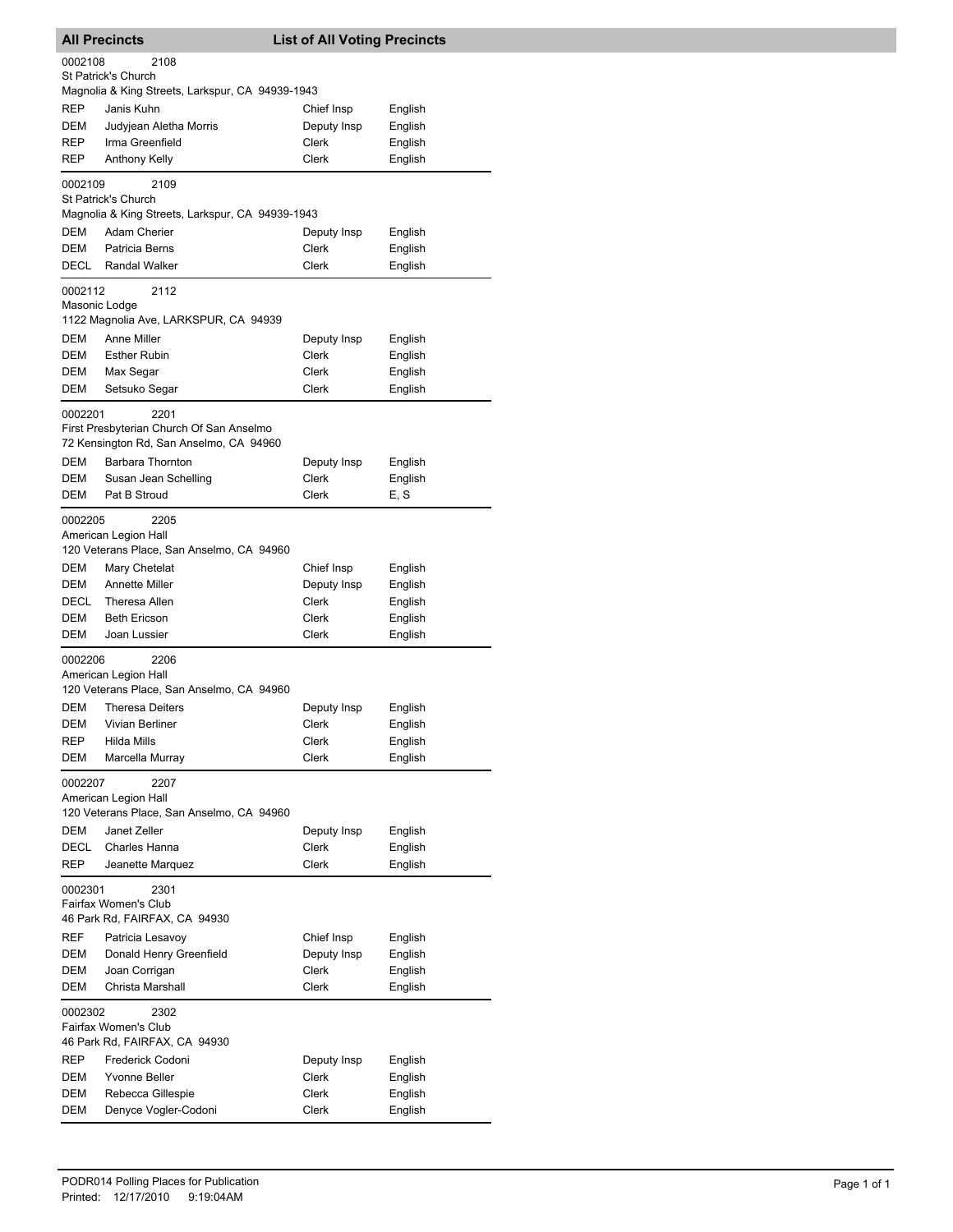| <b>All Precincts</b>     |                                                                                                  | <b>List of All Voting Precincts</b> |                    |  |
|--------------------------|--------------------------------------------------------------------------------------------------|-------------------------------------|--------------------|--|
| 0002303                  | 2303<br>Fairfax Women's Club                                                                     |                                     |                    |  |
|                          | 46 Park Rd, FAIRFAX, CA 94930                                                                    |                                     |                    |  |
| DEM<br><b>REP</b>        | Caine Starelli<br>John Blickensderfer                                                            | Deputy Insp<br>Clerk                | English<br>English |  |
| DEM                      | Dale Mc Carty                                                                                    | Clerk                               | English            |  |
| DEM                      | Jo Anne Willis                                                                                   | Clerk                               | English            |  |
| 0002304                  | 2304<br>Fairfax Regional Library                                                                 |                                     |                    |  |
|                          | 2097 Sir Francis Drake Blvd, Fairfax, CA 94930-1115                                              |                                     |                    |  |
| DEM<br>GRN               | Joyce Cole<br>Rue Burlingham                                                                     | Chief Insp<br>Deputy Insp           | English<br>E, S    |  |
| DEM                      | Bi- Barbara Hauge                                                                                | Clerk                               | English            |  |
| DEM                      | Rose Marie La Porta                                                                              | Clerk                               | English            |  |
| GRN                      | Dolores Merz                                                                                     | Clerk                               | English            |  |
| 0002305                  | 2305                                                                                             |                                     |                    |  |
| <b>Bennett House</b>     | 53 Taylor Drive (Claus & Taylor), FAIRFAX, CA 94930                                              |                                     |                    |  |
| DEM                      | Elizabeth Philcox                                                                                | Chief Insp                          | English            |  |
| DEM<br><b>DEM</b>        | Patty Stockard                                                                                   | Deputy Insp<br>Clerk                | English            |  |
| DEM                      | Jennie Lutz<br><b>Sydney Philcox</b>                                                             | Clerk                               | English<br>English |  |
|                          |                                                                                                  |                                     |                    |  |
| 0002306<br>Manor School  | 2306<br>150 Oak Manor Dr, FAIRFAX, CA 94930                                                      |                                     |                    |  |
| GRN                      | lan Roth                                                                                         | Chief Insp                          | English            |  |
| DEM                      | Rosetta Davis                                                                                    | Deputy Insp                         | English            |  |
| DEM                      | Adell Freeman                                                                                    | Clerk                               | English            |  |
| DEM                      | Barbara Gaman                                                                                    | Clerk                               | English            |  |
| DEM                      | Mark Mc Lane                                                                                     | Clerk                               | English            |  |
| 0002402<br>Ross School   | 2402<br>9 Lagunitas Rd, Ross, CA 94957                                                           |                                     |                    |  |
| <b>REP</b>               | Marty Bautista                                                                                   | Deputy Insp                         | English            |  |
| DEM                      | Liat Blum                                                                                        | Clerk                               | English            |  |
| DEM                      | David Heilbrun                                                                                   | Clerk                               | English            |  |
| DEM                      | Kerstin Petty-Litz                                                                               | Clerk                               | English            |  |
| 0002504<br>Masonic Lodge | 2504                                                                                             |                                     |                    |  |
|                          | 1122 Magnolia Ave, LARKSPUR, CA 94939                                                            |                                     |                    |  |
| <b>DEM</b>               | Peter Mellini                                                                                    | Deputy Insp                         | English            |  |
| <b>REP</b>               | Gabrielle Kosinski                                                                               | <b>Clerk</b>                        | English            |  |
| 0002600                  | 2600<br>Sleepy Hollow Homes Association                                                          |                                     |                    |  |
|                          | 1317 Butterfield Rd, San Anselmo, CA 94960-1055                                                  |                                     |                    |  |
| DEM<br>REP               | Margaret Mary Wilson<br>Paul Cossaboon                                                           | Chief Insp<br>Deputy Insp           | English<br>English |  |
| REP                      | Angela Gaona                                                                                     | <b>Clerk</b>                        | English            |  |
| DECL                     | Anna Nicklen Jolley                                                                              | Clerk                               | English            |  |
| DEM                      | Arlin Timberlake Jr                                                                              | Clerk                               | English            |  |
|                          | 0002601<br>2601<br>Sleepy Hollow Presbyterian Church<br>100 Tarry Rd, San Anselmo, CA 94960-1066 |                                     |                    |  |
| REP                      | Constance Berto                                                                                  | Chief Insp                          | E, S               |  |
| REP                      | Patricia Ehrhart                                                                                 | Deputy Insp                         | English            |  |
| REP                      | Audrey La Belle                                                                                  | Clerk                               | English            |  |
|                          | Patricia Rogan                                                                                   | Clerk                               | English            |  |
| 0002602                  | 2602<br>Sleepy Hollow Homes Association<br>1317 Butterfield Rd, San Anselmo, CA 94960-1055       |                                     |                    |  |
| REP                      | Sally Zunino                                                                                     | Deputy Insp                         | English            |  |
| REP                      | Brendan Dunnigan                                                                                 | Clerk                               | English            |  |
| DEM                      | Carol Nichelini                                                                                  | Clerk                               | English            |  |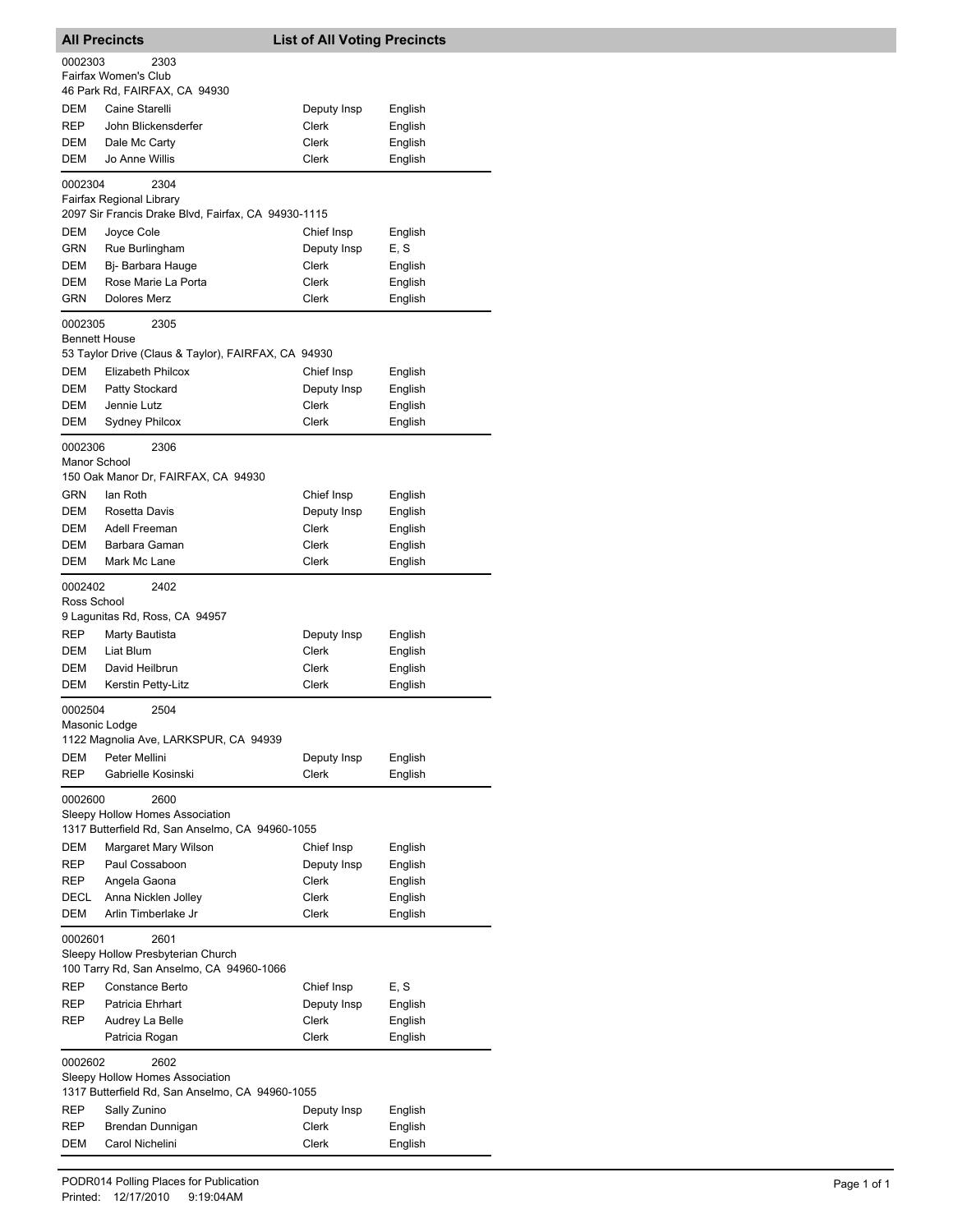| <b>All Precincts</b> |                                                                                                 | <b>List of All Voting Precincts</b> |                    |  |  |
|----------------------|-------------------------------------------------------------------------------------------------|-------------------------------------|--------------------|--|--|
| 0002701              | 2701                                                                                            |                                     |                    |  |  |
| Manor School         |                                                                                                 |                                     |                    |  |  |
|                      | 150 Oak Manor Dr, FAIRFAX, CA 94930                                                             |                                     |                    |  |  |
| REP<br>DEM           | Marcia Dunn<br>Mary Lucretia Ross                                                               | Deputy Insp<br>Clerk                | English<br>English |  |  |
| DEM                  | Donald Smith                                                                                    | Clerk                               | English            |  |  |
|                      |                                                                                                 |                                     |                    |  |  |
| 0002800              | 2800<br>St Sebastian's Church                                                                   |                                     |                    |  |  |
|                      | 373 Bon Air Rd, KENTFIELD, CA 94904                                                             |                                     |                    |  |  |
| DEM                  | Michelle Mayfield-Baske                                                                         | Deputy Insp                         | English            |  |  |
| <b>DEM</b>           | Joseph Cohen                                                                                    | Clerk                               | English            |  |  |
| DEM                  | Carol Ann Corradi                                                                               | Clerk                               | English            |  |  |
| REP                  | Donald Rossi                                                                                    | Clerk                               | English            |  |  |
| 0002801              | 2801                                                                                            |                                     |                    |  |  |
|                      | St Sebastian's Church                                                                           |                                     |                    |  |  |
|                      | 373 Bon Air Rd, KENTFIELD, CA 94904                                                             |                                     |                    |  |  |
| DEM                  | Jean Musgrave                                                                                   | Deputy Insp                         | English            |  |  |
| REP<br>DEM           | <b>Ruth Baney</b><br><b>Austin Blake</b>                                                        | Clerk<br>Clerk                      | English<br>English |  |  |
|                      |                                                                                                 |                                     |                    |  |  |
| 0002907              | 2907                                                                                            |                                     |                    |  |  |
|                      | First Presbyterian Church<br>1510 5th Ave, San Rafael, CA 94901                                 |                                     |                    |  |  |
| DECL                 | Sue Kokos                                                                                       | Deputy Insp                         | English            |  |  |
| REP                  | Don Magdanz                                                                                     | Clerk                               | English            |  |  |
| DEM                  | Norman Nayfach                                                                                  | Clerk                               | E, S               |  |  |
| DEM                  | <b>Christie Nelson</b>                                                                          | Clerk                               | English            |  |  |
| 0002908              | 2908                                                                                            |                                     |                    |  |  |
|                      | San Rafael Community Center                                                                     |                                     |                    |  |  |
|                      | 618 B St, SAN RAFAEL, CA 94901                                                                  |                                     |                    |  |  |
| DEM                  | <b>Theresa Paris</b>                                                                            | Deputy Insp                         | English            |  |  |
| DEM                  | Roberta Kemp                                                                                    | Clerk                               | English            |  |  |
| DEM                  | Fillegenie Levasseur                                                                            | Clerk                               | English            |  |  |
| LІВ                  | Gladys Pereira                                                                                  | Clerk                               | English            |  |  |
| 0003001              | C3001                                                                                           |                                     |                    |  |  |
|                      | Star Of Sea Catholic Church<br>180 Harrison Ave, SAUSALITO, CA 94965                            |                                     |                    |  |  |
| REP                  | Marie Farley                                                                                    | Chief Insp                          | English            |  |  |
| DEM                  | Lillian Zahrt                                                                                   | Deputy Insp                         | English            |  |  |
| <b>REP</b>           | Julia Greene                                                                                    | Clerk                               | English            |  |  |
| DEM                  | Thomas Hoover Jr                                                                                | Clerk                               | English            |  |  |
| DEM                  | <b>Rita Kiesow</b>                                                                              | Clerk                               | English            |  |  |
| 0003002              | C3002                                                                                           |                                     |                    |  |  |
|                      | Star Of Sea Catholic Church                                                                     |                                     |                    |  |  |
|                      | 180 Harrison Ave, SAUSALITO, CA 94965                                                           |                                     |                    |  |  |
| DECL                 | <b>Beverlee Cue</b>                                                                             | Deputy Insp                         | English            |  |  |
| REP                  | <b>Charles Donald</b>                                                                           | Clerk                               | English            |  |  |
| DEM<br>DEM           | <b>Christel Mandanis</b><br>Nora Murphy                                                         | Clerk<br>Clerk                      | English<br>English |  |  |
|                      |                                                                                                 |                                     |                    |  |  |
|                      | 0003003<br>C3003<br>Sewerage Agency Of So Marin<br>450 Sycamore Ave, Mill Valley, CA 94941-2232 |                                     |                    |  |  |
| DEM                  | Louise Dzimian                                                                                  | Chief Insp                          | English            |  |  |
| DEM                  | Amy Andrews                                                                                     | Deputy Insp                         | English            |  |  |
| REP                  | Paul Meade                                                                                      | Clerk                               | English            |  |  |
| REP                  | Alan Wolfes                                                                                     | Clerk                               | English            |  |  |
| 0003004              | C3004                                                                                           |                                     |                    |  |  |
|                      | Episcopal Church Of Our Savior<br>10 Old Mill St, MILL VALLEY, CA 94941                         |                                     |                    |  |  |
| DEM                  | <b>Frances Wolff</b>                                                                            | Chief Insp                          | English            |  |  |
| DECL                 | Leslie Roberts                                                                                  | Deputy Insp                         | English            |  |  |
| DEM                  | Marianne Pelet                                                                                  | Clerk                               | English            |  |  |
| <b>DEM</b>           | <b>Victor Wolff</b>                                                                             | Clerk                               | English            |  |  |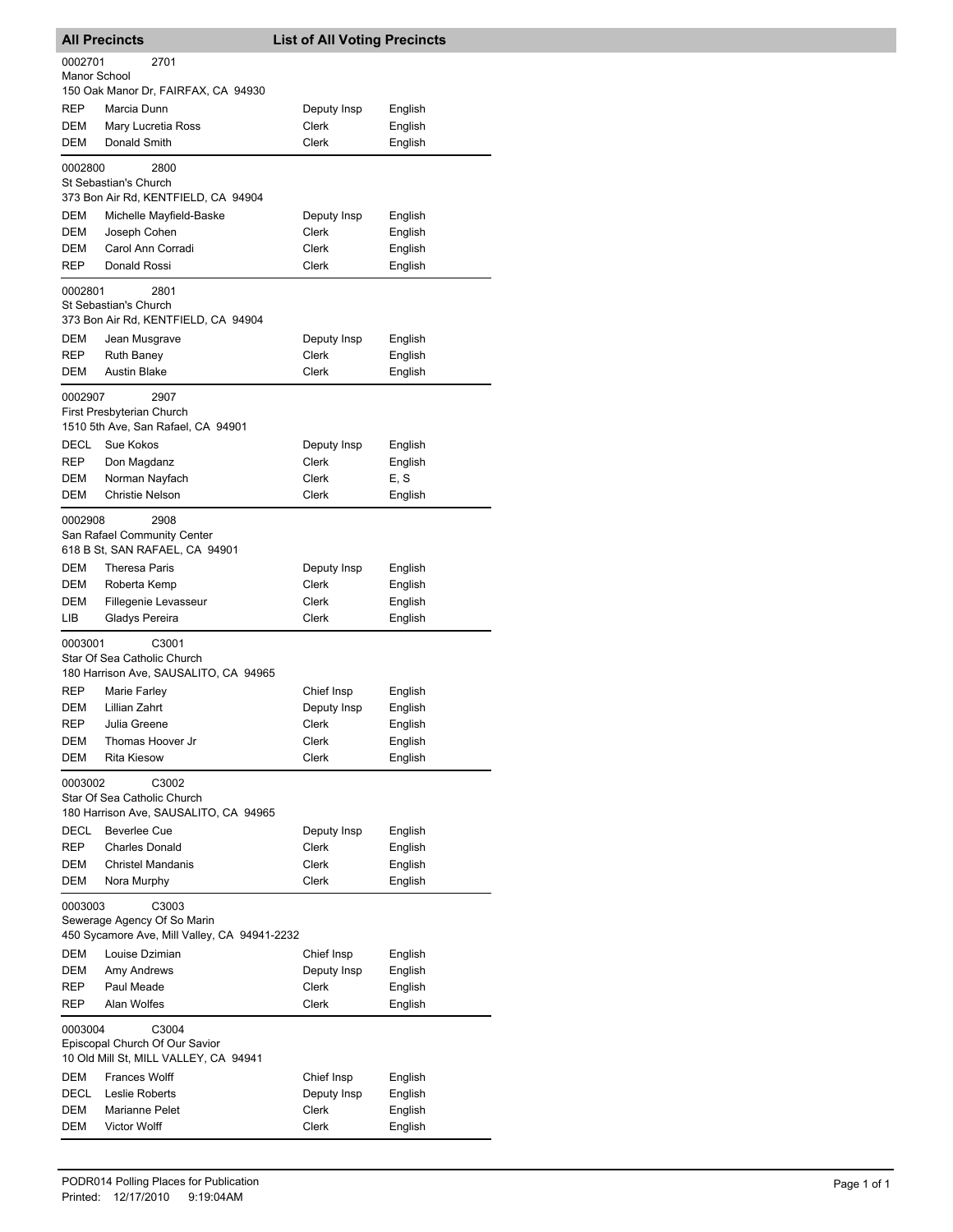|                   | <b>All Precincts</b>                                                         | <b>List of All Voting Precincts</b> |                    |  |
|-------------------|------------------------------------------------------------------------------|-------------------------------------|--------------------|--|
| 0003005           | C3005                                                                        |                                     |                    |  |
|                   | Our Lady Of Mt Carmel Church                                                 |                                     |                    |  |
|                   | 3 Oakdale Ave, MILL VALLEY, CA 94941                                         |                                     |                    |  |
| <b>DECL</b>       | <b>Robert Stauder</b>                                                        | Chief Insp                          | English            |  |
| DEM               | <b>Martin Russell</b>                                                        | Deputy Insp                         | English            |  |
| REP               | Michael Duffy                                                                | Clerk                               | English            |  |
| DEM               | Nancy M Padou                                                                | Clerk                               | English            |  |
| 0003006           | C3006                                                                        |                                     |                    |  |
|                   | Mill Valley Community Ctr                                                    |                                     |                    |  |
|                   | 180 Camino Alto, Mill Valley, CA 94941-4603                                  |                                     |                    |  |
| DEM               | <b>Frank Luederitz</b>                                                       | Chief Insp                          | English            |  |
| DEM               | Marsha Luederitz                                                             | Deputy Insp                         | English            |  |
| DEM               | Leon Gersten                                                                 | Clerk                               | English            |  |
| <b>REP</b><br>GRN | Ann Randolph<br><b>Elizabeth Wilkes</b>                                      | Clerk<br>Clerk                      | English<br>English |  |
|                   |                                                                              |                                     |                    |  |
| 0003007           | C3007                                                                        |                                     |                    |  |
| Park School       |                                                                              |                                     |                    |  |
|                   | 360 E. Blithedale Ave, Mill Valley, CA 94941-2140                            |                                     |                    |  |
| REP               | Barbara Morgan                                                               | Chief Insp                          | English            |  |
| DEM               | Lynn Breger                                                                  | Deputy Insp<br>Clerk                | English            |  |
| DECL<br>DEM       | Margaret Jett<br>Judith Reneau                                               | Clerk                               | English<br>English |  |
|                   |                                                                              |                                     |                    |  |
| 0003008           | C3008                                                                        |                                     |                    |  |
| Park School       | 360 E. Blithedale Ave, Mill Valley, CA 94941-2140                            |                                     |                    |  |
| DEM               | Sandra Lamke                                                                 |                                     |                    |  |
| DEM               | Donna Carrillo                                                               | Deputy Insp<br>Clerk                | English<br>English |  |
| REP               | Gar Jow                                                                      | Clerk                               | English            |  |
| DEM               | Anna Peters                                                                  | Clerk                               | English            |  |
|                   |                                                                              |                                     |                    |  |
| 0003009           | C3009                                                                        |                                     |                    |  |
|                   | <b>Tam Valley Community Ctr</b><br>203 Marin Ave, Mill Valley, CA 94941-4068 |                                     |                    |  |
| DEM               | Lynn Eichinger                                                               | Chief Insp                          | English            |  |
| <b>REP</b>        | Nuri Sutter                                                                  | Deputy Insp                         | English            |  |
| DEM               | Yolanda Hylkema                                                              | Clerk                               | English            |  |
| DEM               | Hendrik Idzerda                                                              | Clerk                               | English            |  |
| DEM               | Barbara Merino                                                               | Clerk                               | English            |  |
|                   |                                                                              |                                     |                    |  |
| 0003010           | C3010<br>Almonte Improvement Club                                            |                                     |                    |  |
|                   | Almonte & Wisteria Way, Mill Valley, CA 94941-4138                           |                                     |                    |  |
| REP               | David Porter Jones                                                           | Chief Insp                          | English            |  |
| REP               | Charles Goralski                                                             | Deputy Insp                         | English            |  |
| DEM               | Joan Busby                                                                   | <b>Clerk</b>                        | English            |  |
| REP               | Fredericka Cobey                                                             | Clerk                               | English            |  |
| 0003011           | C3011                                                                        |                                     |                    |  |
|                   | Almonte Improvement Club                                                     |                                     |                    |  |
|                   | Almonte & Wisteria Way, Mill Valley, CA 94941-4138                           |                                     |                    |  |
| REP               | Jean Comerford                                                               | Deputy Insp                         | English            |  |
| DEM               | Kathryn Doyle                                                                | Clerk                               | English            |  |
| <b>DEM</b>        | Rita Hagen                                                                   | Clerk                               | English            |  |
|                   |                                                                              |                                     |                    |  |
| 0003012           | C3012<br>So Marin Fire Protection Dist                                       |                                     |                    |  |
|                   | 308 Reed Blvd, MILL VALLEY, CA 94941                                         |                                     |                    |  |
| DEM               | Ruth Adrain                                                                  | Chief Insp                          | English            |  |
| DEM               | <b>Howard Cummins</b>                                                        | Deputy Insp                         | English            |  |
| DEM               | Barbara Block Burney                                                         | Clerk                               | English            |  |
| DEM               | Juliana Grantz                                                               | Clerk                               | English            |  |
| DEM               | Linda Remy                                                                   | Clerk                               | English            |  |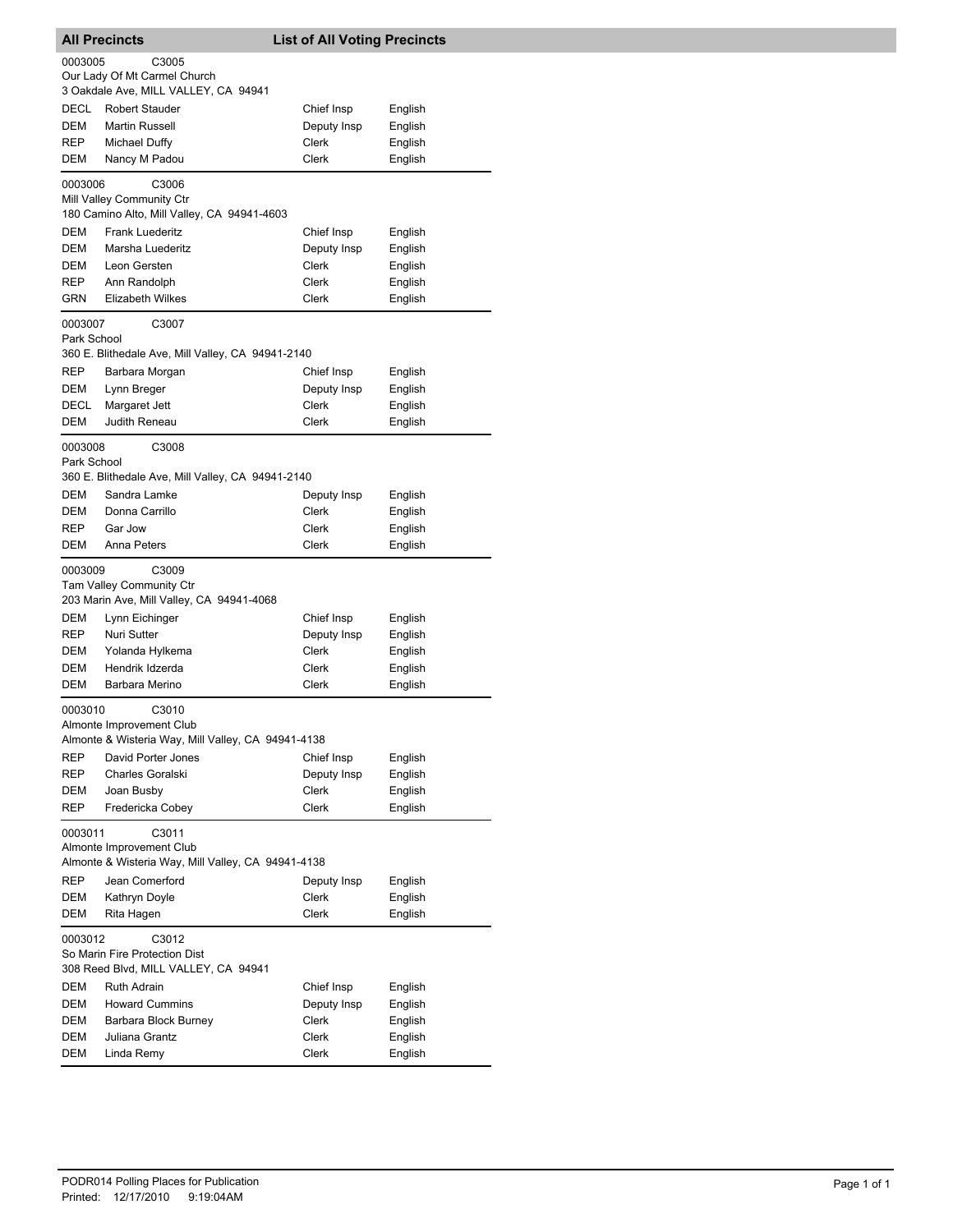| <b>All Precincts</b>                                                                              |                                                                                  | <b>List of All Voting Precincts</b> |                    |  |
|---------------------------------------------------------------------------------------------------|----------------------------------------------------------------------------------|-------------------------------------|--------------------|--|
| 0003014                                                                                           | C3014<br>Shepherd Of Hills Lutheran Church<br>9 Shepherd Way, TIBURON, CA 94920  |                                     |                    |  |
| REP<br>LІВ                                                                                        | <b>Walter Strakosch</b><br><b>Miles Chapuis</b>                                  | Chief Insp<br>Deputy Insp           | English<br>English |  |
| <b>DEM</b><br>REP                                                                                 | Morse Byer<br>Ralph Schaber                                                      | Clerk<br>Clerk                      | English<br>English |  |
| 0003104                                                                                           | 3104<br>Star Of Sea Catholic Church<br>180 Harrison Ave, SAUSALITO, CA 94965     |                                     |                    |  |
| DEM                                                                                               | Stan Walker                                                                      | Deputy Insp                         | English            |  |
| <b>DEM</b>                                                                                        | Samantha Griffin                                                                 | Clerk                               | English            |  |
| REP                                                                                               | David Schieser                                                                   | Clerk                               | English            |  |
| 0003105                                                                                           | 3105<br>Sausalito City Hall<br>420 Litho Street, SAUSALITO, CA 94965             |                                     |                    |  |
| <b>DEM</b>                                                                                        | Annelouise Elkington                                                             | Chief Insp                          | English            |  |
| DEM                                                                                               | <b>Steefenie Wicks</b>                                                           | Deputy Insp                         | English            |  |
| <b>GRN</b><br>DEM                                                                                 | Linda Evanoff<br>Doreen Gounard                                                  | <b>Clerk</b><br>Clerk               | English<br>English |  |
| 0003106                                                                                           | 3106<br>Sausalito City Hall                                                      |                                     |                    |  |
|                                                                                                   | 420 Litho Street, SAUSALITO, CA 94965                                            |                                     |                    |  |
| REP                                                                                               | Marysia Kolipinski                                                               | Deputy Insp                         | English            |  |
| REP<br>DEM                                                                                        | Monika Kolipinski<br>Joann Mannion                                               | Clerk<br>Clerk                      | English<br>English |  |
| 0003107                                                                                           | 3107<br>Sausalito City Hall<br>420 Litho Street, SAUSALITO, CA 94965             |                                     |                    |  |
| DEM                                                                                               | Douglas Black                                                                    | Deputy Insp                         | English            |  |
| DEM                                                                                               | Nancy Clark                                                                      | Clerk                               | English            |  |
| DECL<br>REP                                                                                       | Marsha Gaytan<br><b>Carlys Phillips</b>                                          | Clerk<br>Clerk                      | E, S<br>English    |  |
| 0003201                                                                                           | 3201<br>Mill Valley Community Ctr<br>180 Camino Alto, Mill Valley, CA 94941-4603 |                                     |                    |  |
| REP                                                                                               | Renee Ward                                                                       | Deputy Insp                         | English            |  |
| DEM                                                                                               | Mary Bizzarri                                                                    | Clerk                               | English            |  |
|                                                                                                   | Kevin Smith                                                                      | Clerk                               | English            |  |
| 0003204                                                                                           | 3204<br>Mill Valley City Hall<br>26 Corte Madera Ave, MILL VALLEY, CA 94941      |                                     |                    |  |
| DEM                                                                                               | <b>Curt Kinkead</b>                                                              | Chief Insp                          | English            |  |
| <b>REP</b>                                                                                        | Amy Mitchell                                                                     | Deputy Insp                         | English            |  |
| DECL                                                                                              | Dorothy Bray                                                                     | Clerk                               | English            |  |
| <b>Holly Miller</b><br>DEM<br>Clerk<br>English<br>0003207<br>3207<br>Our Lady Of Mt Carmel Church |                                                                                  |                                     |                    |  |
|                                                                                                   | 3 Oakdale Ave, MILL VALLEY, CA 94941<br>Benjamin Warren                          | Deputy Insp                         | English            |  |
| DEM                                                                                               | Barbara Jean Boyd                                                                | Clerk                               | English            |  |
| DEM                                                                                               | Mary Pavlisin                                                                    | Clerk                               | English            |  |
| GRN                                                                                               | Matthew James Weeder                                                             | Clerk                               | English            |  |
| 0003216<br>The Redwoods                                                                           | 3216                                                                             |                                     |                    |  |
| DEM                                                                                               | 40 Camino Alto, MILL VALLEY, CA 94941<br>Warren Uhte                             |                                     |                    |  |
| DEM                                                                                               | <b>Bernice Rollin</b>                                                            | Chief Insp<br>Deputy Insp           | English<br>English |  |
| DEM                                                                                               | Mary Ann Rozen                                                                   | Clerk                               | English            |  |
| DEM                                                                                               | Genevieve Sorensen                                                               | Clerk                               | English            |  |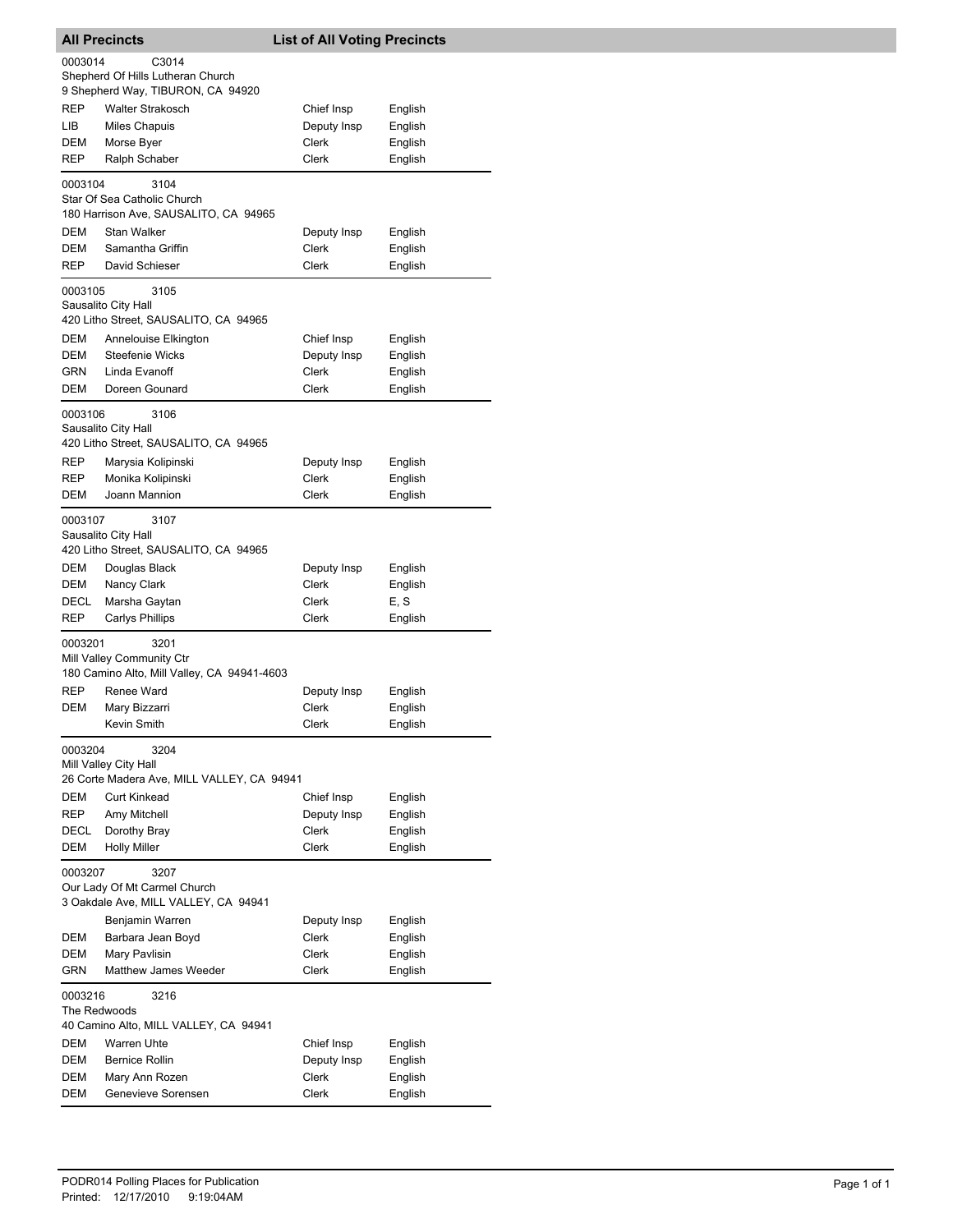| <b>All Precincts</b> |                                             | <b>List of All Voting Precincts</b> |         |
|----------------------|---------------------------------------------|-------------------------------------|---------|
| 0003217              | 3217                                        |                                     |         |
|                      | Mill Valley Community Ctr                   |                                     |         |
|                      | 180 Camino Alto, Mill Valley, CA 94941-4603 |                                     |         |
| DEM                  | Morgan Smith                                | Deputy Insp                         | English |
| AIP                  | Josephine Infante                           | Clerk                               | English |
| REP                  | Ursula Kerr                                 | Clerk                               | English |
| 0003301              | 3301                                        |                                     |         |
|                      | Shepherd Of Hills Lutheran Church           |                                     |         |
|                      | 9 Shepherd Way, TIBURON, CA 94920           |                                     |         |
| <b>DECL</b>          | John Adikes                                 | Deputy Insp                         | English |
| DEM                  | Rosemarie Griffith                          | Clerk                               | English |
| GRN                  | Jordan Roth                                 | Clerk                               | English |
| <b>REP</b>           | Mary Strakosch                              | Clerk                               | English |
| 0003302              | 3302                                        |                                     |         |
| Del Mar School       |                                             |                                     |         |
|                      | 105 Avenida Miraflores, Tiburon, CA 94920   |                                     |         |
| REP                  | <b>William Teiser</b>                       | Chief Insp                          | English |
| DEM                  | Shayne Cook                                 | Deputy Insp                         | English |
| DEM                  | Dorothy Segal                               | Clerk                               | English |
| DEM                  | Jane Van Blaricom                           | Clerk                               | English |
| 0003303              | 3303                                        |                                     |         |
|                      | <b>Tiburon Baptist Church</b>               |                                     |         |
|                      | 445 Greenwood Beach Rd, TIBURON, CA 94920   |                                     |         |
| DEM                  | Susan Schmidt                               | Chief Insp                          | English |
| <b>DECL</b>          | Marcia Felton                               | Deputy Insp                         | English |
| DEM                  | Ralph Johnson                               | Clerk                               | English |
| 0003304              | 3304                                        |                                     |         |
|                      | <b>Tiburon Town Hall</b>                    |                                     |         |
|                      | 1505 Tiburon Blvd, Tiburon, CA 94920        |                                     |         |
| DEM                  | Ronald Reuther                              | Chief Insp                          | English |
| DEM                  | Arnold Gallegos                             | Deputy Insp                         | E, S    |
| <b>REP</b>           | Catharine Benediktsson                      | Clerk                               | English |
| DECL                 | <b>Mabel Hulsbus</b>                        | Clerk                               | E, S    |
| REP                  | Graham Mc Phail Jr                          | Clerk                               | English |
| 0003305              | 3305                                        |                                     |         |
|                      | <b>Tiburon Town Hall</b>                    |                                     |         |
|                      | 1505 Tiburon Blvd, Tiburon, CA 94920        |                                     |         |
| <b>DEM</b>           | Allan Bortel                                | Deputy Insp                         | English |
| <b>REP</b>           | Kathryn Bass                                | Clerk                               | English |
| DEM                  | Kay Pellicciarini                           | Clerk                               | English |
| DEM                  | Ronald Skellenger                           | Clerk                               | English |
| 0003306              | 3306                                        |                                     |         |
|                      | Tiburon Town Hall                           |                                     |         |
|                      | 1505 Tiburon Blvd, Tiburon, CA 94920        |                                     |         |
| AIP                  | Sandra Macleod White                        | Deputy Insp                         | English |
| DECL                 | Elizabeth De Tomasi                         | Clerk                               | English |
| REP                  | <b>Walter Mallory</b>                       | Clerk                               | English |
| 0003307              | 3307                                        |                                     |         |
|                      | Tiburon Baptist Church                      |                                     |         |
|                      | 445 Greenwood Beach Rd, Tiburon, CA 94920   |                                     |         |
| REP                  | Roy Benvenuti                               | Chief Insp                          | English |
| REP                  | Sue Benvenuti                               | Deputy Insp                         | English |
| DECL                 | Glenn Felton                                | Clerk                               | English |
| REF                  | Diana Williams                              | Clerk                               | English |
| 0003308              | 3308<br><b>Tiburon Baptist Church</b>       |                                     |         |
|                      | 445 Greenwood Beach Rd, Tiburon, CA 94920   |                                     |         |
| DEM                  | <b>Andrew Rusting</b>                       | Deputy Insp                         | English |
| <b>DEM</b>           | Benita Truman                               | Clerk                               | English |
| REP                  | Ramon Truman                                | Clerk                               | English |
|                      |                                             |                                     |         |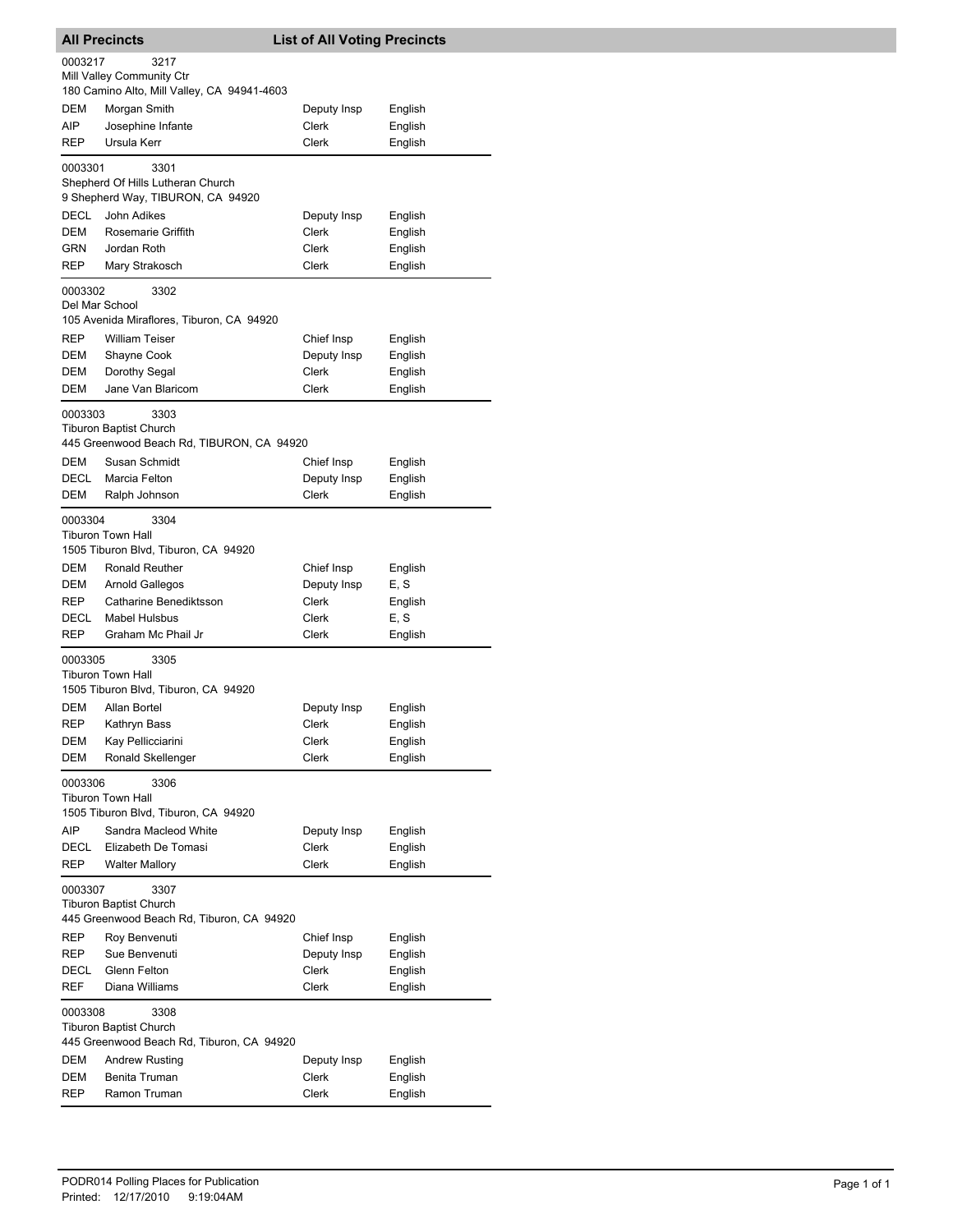|                   | <b>All Precincts</b>                                                                          | <b>List of All Voting Precincts</b> |                    |  |
|-------------------|-----------------------------------------------------------------------------------------------|-------------------------------------|--------------------|--|
| 0003401           | 3401<br><b>Belvedere Community Center</b>                                                     |                                     |                    |  |
|                   | Community Road, Belvedere, CA 94920                                                           |                                     |                    |  |
| DEM               | Robert Flynn                                                                                  | Chief Insp                          | English            |  |
| DEM               | Christie Pastalka                                                                             | Deputy Insp                         | English            |  |
| REP               | Jean Oller                                                                                    | <b>Clerk</b>                        | English            |  |
| REP               | Lucy Walton                                                                                   | Clerk                               | English            |  |
| DECL              | Mohtaram Zainalizadeh                                                                         | Clerk                               | English            |  |
| 0003402           | 3402<br><b>Belvedere Community Center</b><br>Community Road, Belvedere, CA 94920              |                                     |                    |  |
| REP               | Vicki Kay Finley                                                                              | Deputy Insp                         | English            |  |
| REP               | Ida Mae H Berg                                                                                | Clerk                               | English            |  |
| REP               | Julia Edwinson                                                                                | Clerk                               | English            |  |
| 0003502           | 3502<br><b>Tam Valley Community Ctr</b>                                                       |                                     |                    |  |
|                   | 203 Marin Ave, Mill Valley, CA 94941-4068                                                     |                                     |                    |  |
| <b>DEM</b><br>DEM | James Adams<br>Valerie Merrin                                                                 | Deputy Insp<br>Clerk                | English            |  |
| REP               | Donald Potter                                                                                 | Clerk                               | English<br>English |  |
|                   |                                                                                               |                                     |                    |  |
| 0003503           | 3503<br>Tam Valley Community Ctr<br>203 Marin Ave, Mill Valley, CA 94941-4068                 |                                     |                    |  |
| DEM               | Maggi Nicholson                                                                               | Deputy Insp                         | English            |  |
| REP               | Gail Cassee                                                                                   | Clerk                               | E, S               |  |
| DEM               | <b>Elaine Drude</b>                                                                           | Clerk                               | English            |  |
| REP               | Celerina Hayes                                                                                | Clerk                               | English            |  |
| 0003507           | 3507<br>Tam Valley Community Ctr<br>203 Marin Ave, Mill Valley, CA 94941-4068                 |                                     |                    |  |
| DEM               | Robert Dobrin                                                                                 | Clerk                               | English            |  |
| DEM               | Linda Kasper                                                                                  | Clerk                               | English            |  |
| 0003600           | 3600<br>Marguerita C. Johnson Senior Center<br>640 Drake Ave, Marin City, CA 94965            |                                     |                    |  |
| DEM               | David Donenfeld                                                                               | Chief Insp                          | English            |  |
| DEM               | Roberta Maloy                                                                                 | Deputy Insp                         | English            |  |
|                   | Solome Donenfeld                                                                              | Clerk                               | English            |  |
| DEM               | Wilma Mears                                                                                   | Clerk                               | English            |  |
| <b>DECL</b>       | Louis Shehi                                                                                   | Clerk                               | English            |  |
| 0003601           | 3601<br>Marguerita C. Johnson Senior Center<br>640 Drake Ave, Marin City, CA 94965            |                                     |                    |  |
| GRN               | Cindi Darling                                                                                 | Deputy Insp                         | English            |  |
| DEM               | Douglas Currie                                                                                | Clerk                               | English            |  |
| DECL              | Donald Hudson                                                                                 | Clerk                               | English            |  |
| GRN               | Eric Overholt                                                                                 | Clerk                               | English            |  |
|                   | 3602<br>0003602<br>Marguerita C. Johnson Senior Center<br>640 Drake Ave, Marin City, CA 94965 |                                     |                    |  |
| DEM               | Gladys Denis                                                                                  | Deputy Insp                         | English            |  |
| DEM               | Elizabeth Frances Cervenka                                                                    | Clerk                               | English            |  |
| DEM               | Cynthia Doyle                                                                                 | Clerk                               | English            |  |
| 0003700           | 3700<br><b>Strawberry Shores Office</b>                                                       |                                     |                    |  |
|                   | 111 Seminary Dr., MILL VALLEY, CA 94941                                                       |                                     |                    |  |
| DEM<br>DEM        | <b>Richard Fahrner</b><br>Pilar Earl                                                          | Chief Insp                          | English<br>E, S    |  |
| DECL              | Beverly Kern                                                                                  | Deputy Insp<br>Clerk                | English            |  |
| DEM               | <b>Elaine Neuwirth</b>                                                                        | Clerk                               | English            |  |
| REP               | Barbara Ann Wetzell                                                                           | Clerk                               | English            |  |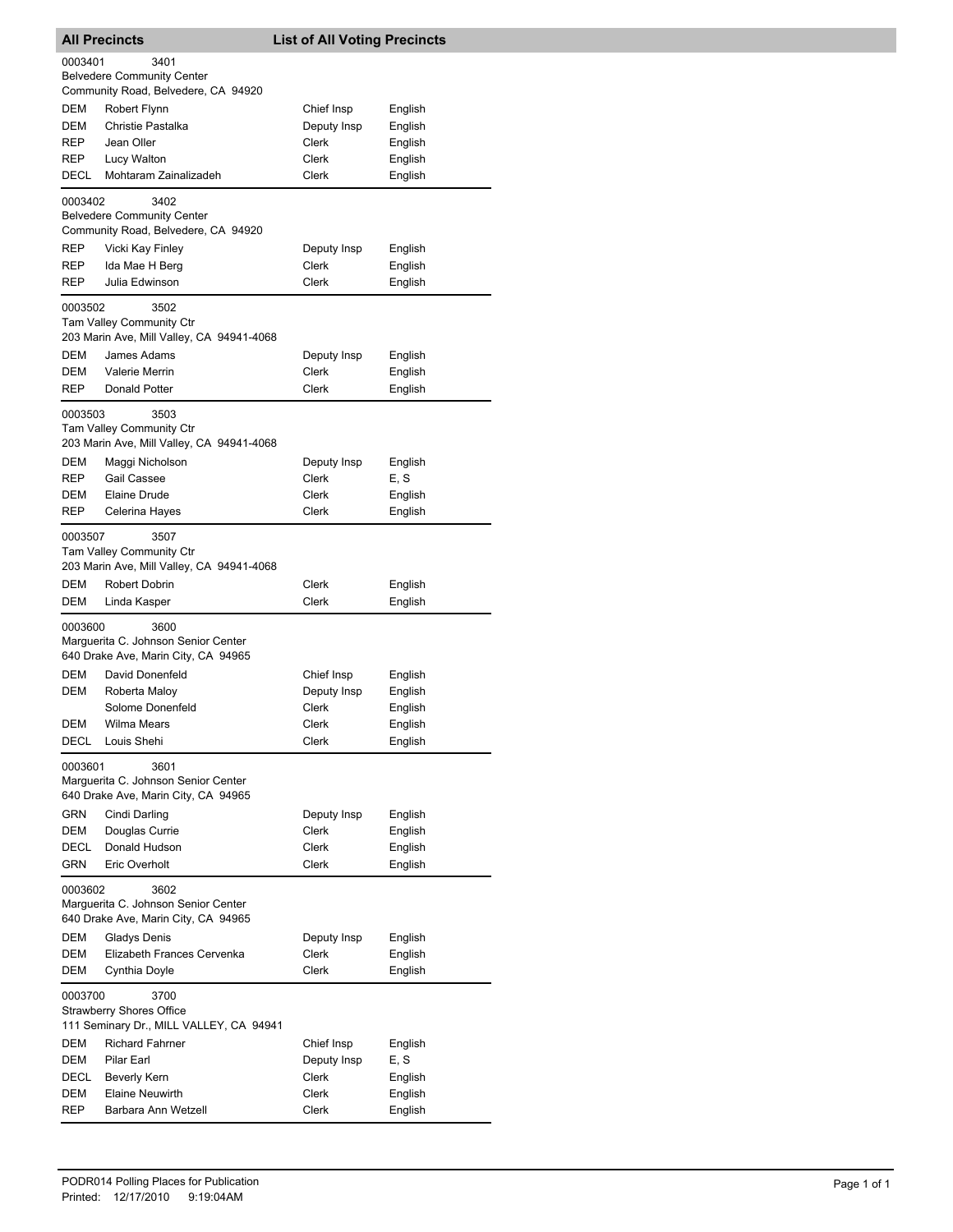|            | <b>All Precincts</b>                                                                 | <b>List of All Voting Precincts</b> |                    |
|------------|--------------------------------------------------------------------------------------|-------------------------------------|--------------------|
| 0003704    | 3704<br><b>Tiburon Baptist Church</b><br>445 Greenwood Beach Rd, TIBURON, CA 94920   |                                     |                    |
| <b>REP</b> | Susan Loop                                                                           | Deputy Insp                         | English            |
| DEM        | John Driscoll                                                                        | Clerk                               | English            |
| DEM        | <b>Traute Eckersdorff</b>                                                            | Clerk                               | English            |
| DECL       | Roy Harvey                                                                           | Clerk                               | English            |
|            |                                                                                      |                                     |                    |
| 0003705    | 3705<br>Marin Amateur Radio Club<br>27 Shell Rd, MILL VALLEY, CA 94941               |                                     |                    |
| DEM        | Alan Hersh                                                                           | Chief Insp                          | English            |
| <b>DEM</b> | Michael Kenyon                                                                       | Deputy Insp                         | English            |
| REP        | <b>William Kenneth Bleyle</b>                                                        | Clerk                               | English            |
| DEM        | Vicki Loryane Terris                                                                 | <b>Clerk</b>                        | English            |
| 0003706    | 3706<br><b>Strawberry Shores Office</b>                                              |                                     |                    |
|            | 111 Seminary Dr., MILL VALLEY, CA 94941                                              |                                     |                    |
| REP<br>REP | Sherry Johanson<br><b>Christine Robinson</b>                                         | Deputy Insp<br>Clerk                | English<br>English |
| DECL       | Craig Winston                                                                        | Clerk                               | English            |
| 0004002    | C4002<br><b>Farley Residence</b>                                                     |                                     |                    |
|            | 131 Old Rancheria Rd, Nicasio, CA 94946                                              |                                     |                    |
| DEM        | <b>Grace Farley</b>                                                                  | Chief Insp                          | English            |
| REP        | Mary Lafranchi                                                                       | Deputy Insp                         | English            |
| DEM        | <b>Natalie Lewis</b>                                                                 | Clerk                               | English            |
| DEM        | Heloise Tomasini                                                                     | Clerk                               | English            |
| 0004004    | C4004<br>Wild Horse Valley Clubhouse<br>110 Wild Horse Valley Dr, NOVATO, CA 94947   |                                     |                    |
| DEM        | George Minor                                                                         | Chief Insp                          | English            |
| DEM        | Jeanne Ballard                                                                       | Deputy Insp                         | English            |
| <b>REP</b> | Ilona Gallo                                                                          | Clerk                               | English            |
| DEM        | James Lamb                                                                           | Clerk                               | English            |
| 0004006    | C4006<br>Homestead Valley Community Ctr<br>315 Montford Ave, MILL VALLEY, CA 94941   |                                     |                    |
| DEM        | Pamela Skrinski                                                                      | Chief Insp                          | English            |
| DEM        | Kim Potochnik                                                                        | Deputy Insp                         | English            |
| DECL       | James Dority                                                                         | Clerk                               | English            |
| DEM        | Michael Kotski                                                                       | Clerk                               | English            |
| DEM        | Sandra Waks                                                                          | Clerk                               | English            |
| 0004007    | C4007<br>Woodacre Improvement Club<br>1 Garden Way, WOODACRE, CA 94973               |                                     |                    |
| <b>REP</b> | Krispin Sullivan                                                                     | Chief Insp                          | English            |
| <b>DEM</b> | Kathryn Ospital                                                                      | Deputy Insp                         | English            |
| GRN        | Ann Jones                                                                            | Clerk                               | English            |
| DEM        | Susan Lincoln                                                                        | Clerk                               | English            |
| DEM        | Jason Meyerson                                                                       | Clerk                               | E, S               |
| 0004009    | C4009<br>Corte Madera Recreation Center<br>Tamalpais Dr, Corte Madera, CA 94925-1561 |                                     |                    |
| <b>GRN</b> | Mark Williamson                                                                      | Chief Insp                          | English            |
| DECL       | James Moore                                                                          | Deputy Insp                         | English            |
| DEM        | David Moore                                                                          | Clerk                               | English            |
| REP        | Virginia Moore                                                                       | Clerk                               | English            |
| DEM        | Persis Newman                                                                        | Clerk                               | English            |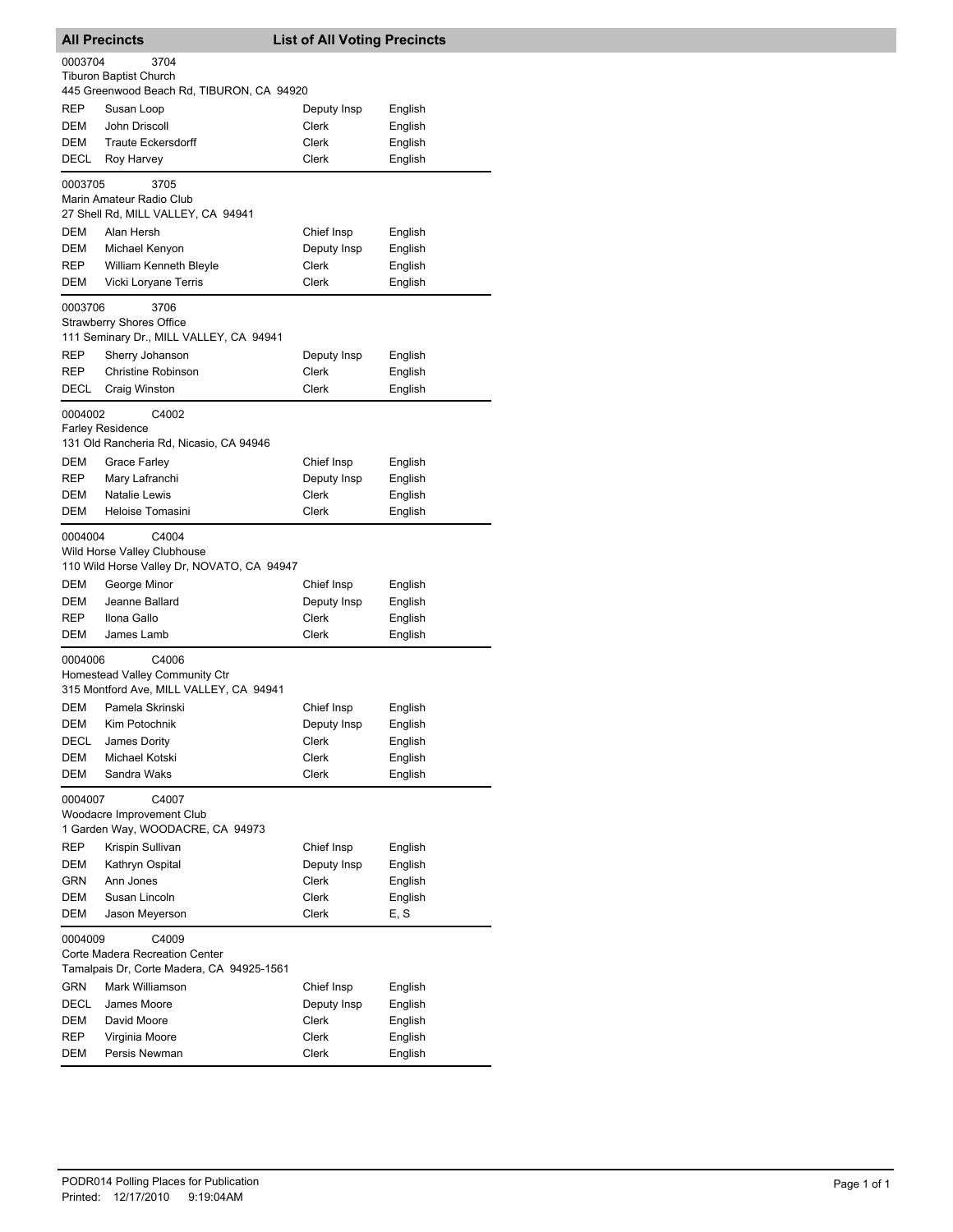| 0004010<br>C4010<br>Corte Madera Recreation Center<br>Tamalpais Dr, Corte Madera, CA 94925-1561<br>DECL<br>Daniel Curran<br>Deputy Insp<br>English<br><b>DEM</b><br>James Anderson IV<br>Clerk<br>English<br>DECL<br>Jacqueline Carr<br>Clerk<br>English<br>Clerk<br>DEM<br><b>Helena Trares</b><br>English<br>0004011<br>C4011<br>Corte Madera Recreation Center<br>Tamalpais Dr, Corte Madera, CA 94925-1561<br>DEM<br><b>Bonnie Glaser</b><br>Deputy Insp<br>English<br><b>DEM</b><br>Regina Rummel<br>Clerk<br>English<br>DEM<br>Patrick Weseman<br>Clerk<br>English<br>Donna Williams<br>DEM<br>Clerk<br>English<br>0004100<br>4100<br>Pt. Reyes Fire Station<br>4th & B St, Point Reyes, CA 94956<br>DEM<br>Jess Santana<br>Chief Insp<br>English<br>DEM<br>Deputy Insp<br>English<br>Joan Haley<br>Pamela Lerch<br>Clerk<br>English<br>REF<br>DEM<br>Cathy Mc Cool<br>Clerk<br>English<br>Jennifer Shulzitski<br>DECL<br>Clerk<br>English<br>0004101<br>4101<br><b>Tomales Regional History Center</b><br>26701 State Route 1, Tomales, CA 94971-0262<br><b>REP</b><br>Lois Parks<br>Chief Insp<br>English<br>REP<br>Anna Jensen<br>Deputy Insp<br>English<br>Maxine Boitano<br>Clerk<br>English<br>DEM<br>REP<br>Barbara Taddei<br>Clerk<br>English<br>0004102<br>4102<br>Pt. Reyes Fire Station<br>4th & B St, Point Reyes, CA 94956<br>DEM<br>Kenneth Knabe<br>Deputy Insp<br>English<br>DEM<br>Cindy Knabe<br>Clerk<br>English<br>DEM<br>Samatha Santana<br>Clerk<br>English<br>0004103<br>4103<br><b>Inverness Fire House</b><br>50 Inverness Way, INVERNESS, CA 94937<br>Katherine Anderson<br><b>GRN</b><br>Chief Insp<br>English<br>Deputy Insp<br>English<br>DEM<br>Neoma Joan Stumpf<br>Clerk<br>REP<br>Georgeanne Aston<br>English<br>Clerk<br>DEM<br>Michael Greenberg<br>English<br>0004300<br>4300<br>Homestead Valley Community Ctr<br>315 Montford Ave, MILL VALLEY, CA 94941<br>REP<br><b>Edward Fuchs</b><br>English<br>Deputy Insp<br>Dominique Hanchette<br><b>Clerk</b><br>English<br><b>DEM</b><br>Ellen Silver<br>Clerk<br>English<br>4301<br>0004301<br>Muir Beach Community Center<br>19 Seacape Dr, Muir Beach, CA 94965<br>DEM<br>Nancy Knox<br>Chief Insp<br>English<br>DEM<br>Kathryn Sward<br>Deputy Insp<br>English<br>Pamela Barlow<br>DECL<br>Clerk<br>English<br>Arlene Robertson<br>Clerk<br>REP<br>English<br>4302<br>0004302<br>So Marin Fire Station #4<br>309 Poplar St, MILL VALLEY, CA 94941<br>DEM<br>Elizabeth Bikle<br>Chief Insp<br>English<br>DEM<br><b>Christine Bikle</b><br>Deputy Insp<br>English<br>DEM<br>Gloria Di Biase<br>Clerk<br>English<br>DEM<br>Rebecca Whiting<br>Clerk<br>English | <b>All Precincts</b> | <b>List of All Voting Precincts</b> |  |
|--------------------------------------------------------------------------------------------------------------------------------------------------------------------------------------------------------------------------------------------------------------------------------------------------------------------------------------------------------------------------------------------------------------------------------------------------------------------------------------------------------------------------------------------------------------------------------------------------------------------------------------------------------------------------------------------------------------------------------------------------------------------------------------------------------------------------------------------------------------------------------------------------------------------------------------------------------------------------------------------------------------------------------------------------------------------------------------------------------------------------------------------------------------------------------------------------------------------------------------------------------------------------------------------------------------------------------------------------------------------------------------------------------------------------------------------------------------------------------------------------------------------------------------------------------------------------------------------------------------------------------------------------------------------------------------------------------------------------------------------------------------------------------------------------------------------------------------------------------------------------------------------------------------------------------------------------------------------------------------------------------------------------------------------------------------------------------------------------------------------------------------------------------------------------------------------------------------------------------------------------------------------------------------------------------------------------------------------------------------------------------------------------------------------------------------------------------------------------------------------------------------------------------------------------------------------------------------------------------------------------------------------------------|----------------------|-------------------------------------|--|
|                                                                                                                                                                                                                                                                                                                                                                                                                                                                                                                                                                                                                                                                                                                                                                                                                                                                                                                                                                                                                                                                                                                                                                                                                                                                                                                                                                                                                                                                                                                                                                                                                                                                                                                                                                                                                                                                                                                                                                                                                                                                                                                                                                                                                                                                                                                                                                                                                                                                                                                                                                                                                                                        |                      |                                     |  |
|                                                                                                                                                                                                                                                                                                                                                                                                                                                                                                                                                                                                                                                                                                                                                                                                                                                                                                                                                                                                                                                                                                                                                                                                                                                                                                                                                                                                                                                                                                                                                                                                                                                                                                                                                                                                                                                                                                                                                                                                                                                                                                                                                                                                                                                                                                                                                                                                                                                                                                                                                                                                                                                        |                      |                                     |  |
|                                                                                                                                                                                                                                                                                                                                                                                                                                                                                                                                                                                                                                                                                                                                                                                                                                                                                                                                                                                                                                                                                                                                                                                                                                                                                                                                                                                                                                                                                                                                                                                                                                                                                                                                                                                                                                                                                                                                                                                                                                                                                                                                                                                                                                                                                                                                                                                                                                                                                                                                                                                                                                                        |                      |                                     |  |
|                                                                                                                                                                                                                                                                                                                                                                                                                                                                                                                                                                                                                                                                                                                                                                                                                                                                                                                                                                                                                                                                                                                                                                                                                                                                                                                                                                                                                                                                                                                                                                                                                                                                                                                                                                                                                                                                                                                                                                                                                                                                                                                                                                                                                                                                                                                                                                                                                                                                                                                                                                                                                                                        |                      |                                     |  |
|                                                                                                                                                                                                                                                                                                                                                                                                                                                                                                                                                                                                                                                                                                                                                                                                                                                                                                                                                                                                                                                                                                                                                                                                                                                                                                                                                                                                                                                                                                                                                                                                                                                                                                                                                                                                                                                                                                                                                                                                                                                                                                                                                                                                                                                                                                                                                                                                                                                                                                                                                                                                                                                        |                      |                                     |  |
|                                                                                                                                                                                                                                                                                                                                                                                                                                                                                                                                                                                                                                                                                                                                                                                                                                                                                                                                                                                                                                                                                                                                                                                                                                                                                                                                                                                                                                                                                                                                                                                                                                                                                                                                                                                                                                                                                                                                                                                                                                                                                                                                                                                                                                                                                                                                                                                                                                                                                                                                                                                                                                                        |                      |                                     |  |
|                                                                                                                                                                                                                                                                                                                                                                                                                                                                                                                                                                                                                                                                                                                                                                                                                                                                                                                                                                                                                                                                                                                                                                                                                                                                                                                                                                                                                                                                                                                                                                                                                                                                                                                                                                                                                                                                                                                                                                                                                                                                                                                                                                                                                                                                                                                                                                                                                                                                                                                                                                                                                                                        |                      |                                     |  |
|                                                                                                                                                                                                                                                                                                                                                                                                                                                                                                                                                                                                                                                                                                                                                                                                                                                                                                                                                                                                                                                                                                                                                                                                                                                                                                                                                                                                                                                                                                                                                                                                                                                                                                                                                                                                                                                                                                                                                                                                                                                                                                                                                                                                                                                                                                                                                                                                                                                                                                                                                                                                                                                        |                      |                                     |  |
|                                                                                                                                                                                                                                                                                                                                                                                                                                                                                                                                                                                                                                                                                                                                                                                                                                                                                                                                                                                                                                                                                                                                                                                                                                                                                                                                                                                                                                                                                                                                                                                                                                                                                                                                                                                                                                                                                                                                                                                                                                                                                                                                                                                                                                                                                                                                                                                                                                                                                                                                                                                                                                                        |                      |                                     |  |
|                                                                                                                                                                                                                                                                                                                                                                                                                                                                                                                                                                                                                                                                                                                                                                                                                                                                                                                                                                                                                                                                                                                                                                                                                                                                                                                                                                                                                                                                                                                                                                                                                                                                                                                                                                                                                                                                                                                                                                                                                                                                                                                                                                                                                                                                                                                                                                                                                                                                                                                                                                                                                                                        |                      |                                     |  |
|                                                                                                                                                                                                                                                                                                                                                                                                                                                                                                                                                                                                                                                                                                                                                                                                                                                                                                                                                                                                                                                                                                                                                                                                                                                                                                                                                                                                                                                                                                                                                                                                                                                                                                                                                                                                                                                                                                                                                                                                                                                                                                                                                                                                                                                                                                                                                                                                                                                                                                                                                                                                                                                        |                      |                                     |  |
|                                                                                                                                                                                                                                                                                                                                                                                                                                                                                                                                                                                                                                                                                                                                                                                                                                                                                                                                                                                                                                                                                                                                                                                                                                                                                                                                                                                                                                                                                                                                                                                                                                                                                                                                                                                                                                                                                                                                                                                                                                                                                                                                                                                                                                                                                                                                                                                                                                                                                                                                                                                                                                                        |                      |                                     |  |
|                                                                                                                                                                                                                                                                                                                                                                                                                                                                                                                                                                                                                                                                                                                                                                                                                                                                                                                                                                                                                                                                                                                                                                                                                                                                                                                                                                                                                                                                                                                                                                                                                                                                                                                                                                                                                                                                                                                                                                                                                                                                                                                                                                                                                                                                                                                                                                                                                                                                                                                                                                                                                                                        |                      |                                     |  |
|                                                                                                                                                                                                                                                                                                                                                                                                                                                                                                                                                                                                                                                                                                                                                                                                                                                                                                                                                                                                                                                                                                                                                                                                                                                                                                                                                                                                                                                                                                                                                                                                                                                                                                                                                                                                                                                                                                                                                                                                                                                                                                                                                                                                                                                                                                                                                                                                                                                                                                                                                                                                                                                        |                      |                                     |  |
|                                                                                                                                                                                                                                                                                                                                                                                                                                                                                                                                                                                                                                                                                                                                                                                                                                                                                                                                                                                                                                                                                                                                                                                                                                                                                                                                                                                                                                                                                                                                                                                                                                                                                                                                                                                                                                                                                                                                                                                                                                                                                                                                                                                                                                                                                                                                                                                                                                                                                                                                                                                                                                                        |                      |                                     |  |
|                                                                                                                                                                                                                                                                                                                                                                                                                                                                                                                                                                                                                                                                                                                                                                                                                                                                                                                                                                                                                                                                                                                                                                                                                                                                                                                                                                                                                                                                                                                                                                                                                                                                                                                                                                                                                                                                                                                                                                                                                                                                                                                                                                                                                                                                                                                                                                                                                                                                                                                                                                                                                                                        |                      |                                     |  |
|                                                                                                                                                                                                                                                                                                                                                                                                                                                                                                                                                                                                                                                                                                                                                                                                                                                                                                                                                                                                                                                                                                                                                                                                                                                                                                                                                                                                                                                                                                                                                                                                                                                                                                                                                                                                                                                                                                                                                                                                                                                                                                                                                                                                                                                                                                                                                                                                                                                                                                                                                                                                                                                        |                      |                                     |  |
|                                                                                                                                                                                                                                                                                                                                                                                                                                                                                                                                                                                                                                                                                                                                                                                                                                                                                                                                                                                                                                                                                                                                                                                                                                                                                                                                                                                                                                                                                                                                                                                                                                                                                                                                                                                                                                                                                                                                                                                                                                                                                                                                                                                                                                                                                                                                                                                                                                                                                                                                                                                                                                                        |                      |                                     |  |
|                                                                                                                                                                                                                                                                                                                                                                                                                                                                                                                                                                                                                                                                                                                                                                                                                                                                                                                                                                                                                                                                                                                                                                                                                                                                                                                                                                                                                                                                                                                                                                                                                                                                                                                                                                                                                                                                                                                                                                                                                                                                                                                                                                                                                                                                                                                                                                                                                                                                                                                                                                                                                                                        |                      |                                     |  |
|                                                                                                                                                                                                                                                                                                                                                                                                                                                                                                                                                                                                                                                                                                                                                                                                                                                                                                                                                                                                                                                                                                                                                                                                                                                                                                                                                                                                                                                                                                                                                                                                                                                                                                                                                                                                                                                                                                                                                                                                                                                                                                                                                                                                                                                                                                                                                                                                                                                                                                                                                                                                                                                        |                      |                                     |  |
|                                                                                                                                                                                                                                                                                                                                                                                                                                                                                                                                                                                                                                                                                                                                                                                                                                                                                                                                                                                                                                                                                                                                                                                                                                                                                                                                                                                                                                                                                                                                                                                                                                                                                                                                                                                                                                                                                                                                                                                                                                                                                                                                                                                                                                                                                                                                                                                                                                                                                                                                                                                                                                                        |                      |                                     |  |
|                                                                                                                                                                                                                                                                                                                                                                                                                                                                                                                                                                                                                                                                                                                                                                                                                                                                                                                                                                                                                                                                                                                                                                                                                                                                                                                                                                                                                                                                                                                                                                                                                                                                                                                                                                                                                                                                                                                                                                                                                                                                                                                                                                                                                                                                                                                                                                                                                                                                                                                                                                                                                                                        |                      |                                     |  |
|                                                                                                                                                                                                                                                                                                                                                                                                                                                                                                                                                                                                                                                                                                                                                                                                                                                                                                                                                                                                                                                                                                                                                                                                                                                                                                                                                                                                                                                                                                                                                                                                                                                                                                                                                                                                                                                                                                                                                                                                                                                                                                                                                                                                                                                                                                                                                                                                                                                                                                                                                                                                                                                        |                      |                                     |  |
|                                                                                                                                                                                                                                                                                                                                                                                                                                                                                                                                                                                                                                                                                                                                                                                                                                                                                                                                                                                                                                                                                                                                                                                                                                                                                                                                                                                                                                                                                                                                                                                                                                                                                                                                                                                                                                                                                                                                                                                                                                                                                                                                                                                                                                                                                                                                                                                                                                                                                                                                                                                                                                                        |                      |                                     |  |
|                                                                                                                                                                                                                                                                                                                                                                                                                                                                                                                                                                                                                                                                                                                                                                                                                                                                                                                                                                                                                                                                                                                                                                                                                                                                                                                                                                                                                                                                                                                                                                                                                                                                                                                                                                                                                                                                                                                                                                                                                                                                                                                                                                                                                                                                                                                                                                                                                                                                                                                                                                                                                                                        |                      |                                     |  |
|                                                                                                                                                                                                                                                                                                                                                                                                                                                                                                                                                                                                                                                                                                                                                                                                                                                                                                                                                                                                                                                                                                                                                                                                                                                                                                                                                                                                                                                                                                                                                                                                                                                                                                                                                                                                                                                                                                                                                                                                                                                                                                                                                                                                                                                                                                                                                                                                                                                                                                                                                                                                                                                        |                      |                                     |  |
|                                                                                                                                                                                                                                                                                                                                                                                                                                                                                                                                                                                                                                                                                                                                                                                                                                                                                                                                                                                                                                                                                                                                                                                                                                                                                                                                                                                                                                                                                                                                                                                                                                                                                                                                                                                                                                                                                                                                                                                                                                                                                                                                                                                                                                                                                                                                                                                                                                                                                                                                                                                                                                                        |                      |                                     |  |
|                                                                                                                                                                                                                                                                                                                                                                                                                                                                                                                                                                                                                                                                                                                                                                                                                                                                                                                                                                                                                                                                                                                                                                                                                                                                                                                                                                                                                                                                                                                                                                                                                                                                                                                                                                                                                                                                                                                                                                                                                                                                                                                                                                                                                                                                                                                                                                                                                                                                                                                                                                                                                                                        |                      |                                     |  |
|                                                                                                                                                                                                                                                                                                                                                                                                                                                                                                                                                                                                                                                                                                                                                                                                                                                                                                                                                                                                                                                                                                                                                                                                                                                                                                                                                                                                                                                                                                                                                                                                                                                                                                                                                                                                                                                                                                                                                                                                                                                                                                                                                                                                                                                                                                                                                                                                                                                                                                                                                                                                                                                        |                      |                                     |  |
|                                                                                                                                                                                                                                                                                                                                                                                                                                                                                                                                                                                                                                                                                                                                                                                                                                                                                                                                                                                                                                                                                                                                                                                                                                                                                                                                                                                                                                                                                                                                                                                                                                                                                                                                                                                                                                                                                                                                                                                                                                                                                                                                                                                                                                                                                                                                                                                                                                                                                                                                                                                                                                                        |                      |                                     |  |
|                                                                                                                                                                                                                                                                                                                                                                                                                                                                                                                                                                                                                                                                                                                                                                                                                                                                                                                                                                                                                                                                                                                                                                                                                                                                                                                                                                                                                                                                                                                                                                                                                                                                                                                                                                                                                                                                                                                                                                                                                                                                                                                                                                                                                                                                                                                                                                                                                                                                                                                                                                                                                                                        |                      |                                     |  |
|                                                                                                                                                                                                                                                                                                                                                                                                                                                                                                                                                                                                                                                                                                                                                                                                                                                                                                                                                                                                                                                                                                                                                                                                                                                                                                                                                                                                                                                                                                                                                                                                                                                                                                                                                                                                                                                                                                                                                                                                                                                                                                                                                                                                                                                                                                                                                                                                                                                                                                                                                                                                                                                        |                      |                                     |  |
|                                                                                                                                                                                                                                                                                                                                                                                                                                                                                                                                                                                                                                                                                                                                                                                                                                                                                                                                                                                                                                                                                                                                                                                                                                                                                                                                                                                                                                                                                                                                                                                                                                                                                                                                                                                                                                                                                                                                                                                                                                                                                                                                                                                                                                                                                                                                                                                                                                                                                                                                                                                                                                                        |                      |                                     |  |
|                                                                                                                                                                                                                                                                                                                                                                                                                                                                                                                                                                                                                                                                                                                                                                                                                                                                                                                                                                                                                                                                                                                                                                                                                                                                                                                                                                                                                                                                                                                                                                                                                                                                                                                                                                                                                                                                                                                                                                                                                                                                                                                                                                                                                                                                                                                                                                                                                                                                                                                                                                                                                                                        |                      |                                     |  |
|                                                                                                                                                                                                                                                                                                                                                                                                                                                                                                                                                                                                                                                                                                                                                                                                                                                                                                                                                                                                                                                                                                                                                                                                                                                                                                                                                                                                                                                                                                                                                                                                                                                                                                                                                                                                                                                                                                                                                                                                                                                                                                                                                                                                                                                                                                                                                                                                                                                                                                                                                                                                                                                        |                      |                                     |  |
|                                                                                                                                                                                                                                                                                                                                                                                                                                                                                                                                                                                                                                                                                                                                                                                                                                                                                                                                                                                                                                                                                                                                                                                                                                                                                                                                                                                                                                                                                                                                                                                                                                                                                                                                                                                                                                                                                                                                                                                                                                                                                                                                                                                                                                                                                                                                                                                                                                                                                                                                                                                                                                                        |                      |                                     |  |
|                                                                                                                                                                                                                                                                                                                                                                                                                                                                                                                                                                                                                                                                                                                                                                                                                                                                                                                                                                                                                                                                                                                                                                                                                                                                                                                                                                                                                                                                                                                                                                                                                                                                                                                                                                                                                                                                                                                                                                                                                                                                                                                                                                                                                                                                                                                                                                                                                                                                                                                                                                                                                                                        |                      |                                     |  |
|                                                                                                                                                                                                                                                                                                                                                                                                                                                                                                                                                                                                                                                                                                                                                                                                                                                                                                                                                                                                                                                                                                                                                                                                                                                                                                                                                                                                                                                                                                                                                                                                                                                                                                                                                                                                                                                                                                                                                                                                                                                                                                                                                                                                                                                                                                                                                                                                                                                                                                                                                                                                                                                        |                      |                                     |  |
|                                                                                                                                                                                                                                                                                                                                                                                                                                                                                                                                                                                                                                                                                                                                                                                                                                                                                                                                                                                                                                                                                                                                                                                                                                                                                                                                                                                                                                                                                                                                                                                                                                                                                                                                                                                                                                                                                                                                                                                                                                                                                                                                                                                                                                                                                                                                                                                                                                                                                                                                                                                                                                                        |                      |                                     |  |
|                                                                                                                                                                                                                                                                                                                                                                                                                                                                                                                                                                                                                                                                                                                                                                                                                                                                                                                                                                                                                                                                                                                                                                                                                                                                                                                                                                                                                                                                                                                                                                                                                                                                                                                                                                                                                                                                                                                                                                                                                                                                                                                                                                                                                                                                                                                                                                                                                                                                                                                                                                                                                                                        |                      |                                     |  |
|                                                                                                                                                                                                                                                                                                                                                                                                                                                                                                                                                                                                                                                                                                                                                                                                                                                                                                                                                                                                                                                                                                                                                                                                                                                                                                                                                                                                                                                                                                                                                                                                                                                                                                                                                                                                                                                                                                                                                                                                                                                                                                                                                                                                                                                                                                                                                                                                                                                                                                                                                                                                                                                        |                      |                                     |  |
|                                                                                                                                                                                                                                                                                                                                                                                                                                                                                                                                                                                                                                                                                                                                                                                                                                                                                                                                                                                                                                                                                                                                                                                                                                                                                                                                                                                                                                                                                                                                                                                                                                                                                                                                                                                                                                                                                                                                                                                                                                                                                                                                                                                                                                                                                                                                                                                                                                                                                                                                                                                                                                                        |                      |                                     |  |
|                                                                                                                                                                                                                                                                                                                                                                                                                                                                                                                                                                                                                                                                                                                                                                                                                                                                                                                                                                                                                                                                                                                                                                                                                                                                                                                                                                                                                                                                                                                                                                                                                                                                                                                                                                                                                                                                                                                                                                                                                                                                                                                                                                                                                                                                                                                                                                                                                                                                                                                                                                                                                                                        |                      |                                     |  |
|                                                                                                                                                                                                                                                                                                                                                                                                                                                                                                                                                                                                                                                                                                                                                                                                                                                                                                                                                                                                                                                                                                                                                                                                                                                                                                                                                                                                                                                                                                                                                                                                                                                                                                                                                                                                                                                                                                                                                                                                                                                                                                                                                                                                                                                                                                                                                                                                                                                                                                                                                                                                                                                        |                      |                                     |  |
|                                                                                                                                                                                                                                                                                                                                                                                                                                                                                                                                                                                                                                                                                                                                                                                                                                                                                                                                                                                                                                                                                                                                                                                                                                                                                                                                                                                                                                                                                                                                                                                                                                                                                                                                                                                                                                                                                                                                                                                                                                                                                                                                                                                                                                                                                                                                                                                                                                                                                                                                                                                                                                                        |                      |                                     |  |
|                                                                                                                                                                                                                                                                                                                                                                                                                                                                                                                                                                                                                                                                                                                                                                                                                                                                                                                                                                                                                                                                                                                                                                                                                                                                                                                                                                                                                                                                                                                                                                                                                                                                                                                                                                                                                                                                                                                                                                                                                                                                                                                                                                                                                                                                                                                                                                                                                                                                                                                                                                                                                                                        |                      |                                     |  |
|                                                                                                                                                                                                                                                                                                                                                                                                                                                                                                                                                                                                                                                                                                                                                                                                                                                                                                                                                                                                                                                                                                                                                                                                                                                                                                                                                                                                                                                                                                                                                                                                                                                                                                                                                                                                                                                                                                                                                                                                                                                                                                                                                                                                                                                                                                                                                                                                                                                                                                                                                                                                                                                        |                      |                                     |  |
|                                                                                                                                                                                                                                                                                                                                                                                                                                                                                                                                                                                                                                                                                                                                                                                                                                                                                                                                                                                                                                                                                                                                                                                                                                                                                                                                                                                                                                                                                                                                                                                                                                                                                                                                                                                                                                                                                                                                                                                                                                                                                                                                                                                                                                                                                                                                                                                                                                                                                                                                                                                                                                                        |                      |                                     |  |
|                                                                                                                                                                                                                                                                                                                                                                                                                                                                                                                                                                                                                                                                                                                                                                                                                                                                                                                                                                                                                                                                                                                                                                                                                                                                                                                                                                                                                                                                                                                                                                                                                                                                                                                                                                                                                                                                                                                                                                                                                                                                                                                                                                                                                                                                                                                                                                                                                                                                                                                                                                                                                                                        |                      |                                     |  |
|                                                                                                                                                                                                                                                                                                                                                                                                                                                                                                                                                                                                                                                                                                                                                                                                                                                                                                                                                                                                                                                                                                                                                                                                                                                                                                                                                                                                                                                                                                                                                                                                                                                                                                                                                                                                                                                                                                                                                                                                                                                                                                                                                                                                                                                                                                                                                                                                                                                                                                                                                                                                                                                        |                      |                                     |  |
|                                                                                                                                                                                                                                                                                                                                                                                                                                                                                                                                                                                                                                                                                                                                                                                                                                                                                                                                                                                                                                                                                                                                                                                                                                                                                                                                                                                                                                                                                                                                                                                                                                                                                                                                                                                                                                                                                                                                                                                                                                                                                                                                                                                                                                                                                                                                                                                                                                                                                                                                                                                                                                                        |                      |                                     |  |
|                                                                                                                                                                                                                                                                                                                                                                                                                                                                                                                                                                                                                                                                                                                                                                                                                                                                                                                                                                                                                                                                                                                                                                                                                                                                                                                                                                                                                                                                                                                                                                                                                                                                                                                                                                                                                                                                                                                                                                                                                                                                                                                                                                                                                                                                                                                                                                                                                                                                                                                                                                                                                                                        |                      |                                     |  |
|                                                                                                                                                                                                                                                                                                                                                                                                                                                                                                                                                                                                                                                                                                                                                                                                                                                                                                                                                                                                                                                                                                                                                                                                                                                                                                                                                                                                                                                                                                                                                                                                                                                                                                                                                                                                                                                                                                                                                                                                                                                                                                                                                                                                                                                                                                                                                                                                                                                                                                                                                                                                                                                        |                      |                                     |  |
|                                                                                                                                                                                                                                                                                                                                                                                                                                                                                                                                                                                                                                                                                                                                                                                                                                                                                                                                                                                                                                                                                                                                                                                                                                                                                                                                                                                                                                                                                                                                                                                                                                                                                                                                                                                                                                                                                                                                                                                                                                                                                                                                                                                                                                                                                                                                                                                                                                                                                                                                                                                                                                                        |                      |                                     |  |
|                                                                                                                                                                                                                                                                                                                                                                                                                                                                                                                                                                                                                                                                                                                                                                                                                                                                                                                                                                                                                                                                                                                                                                                                                                                                                                                                                                                                                                                                                                                                                                                                                                                                                                                                                                                                                                                                                                                                                                                                                                                                                                                                                                                                                                                                                                                                                                                                                                                                                                                                                                                                                                                        |                      |                                     |  |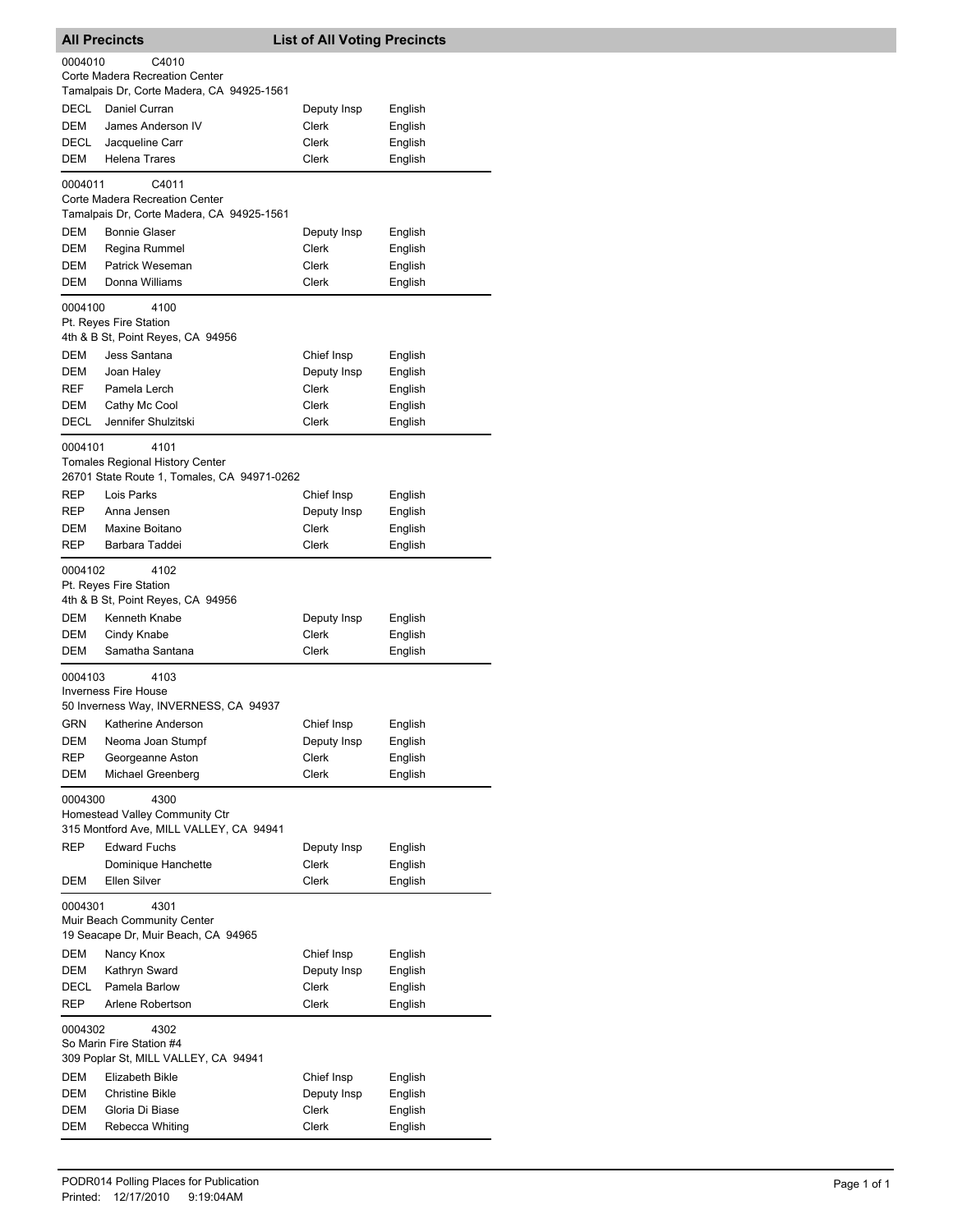| <b>All Precincts</b>      |                                                                                                                                     | <b>List of All Voting Precincts</b> |                    |  |  |
|---------------------------|-------------------------------------------------------------------------------------------------------------------------------------|-------------------------------------|--------------------|--|--|
|                           | 0004305<br>4305<br><b>Stinson Beach Community Center</b>                                                                            |                                     |                    |  |  |
|                           | 30 Belvedere, STINSON BEACH, CA 94970                                                                                               |                                     |                    |  |  |
| DEM<br>DEM                | Roger Kovach                                                                                                                        | Chief Insp                          | English            |  |  |
| DEM                       | Michael Rafferty<br>John Posadas III                                                                                                | Deputy Insp<br>Clerk                | English<br>English |  |  |
| <b>DEM</b>                | Hathaway Watson III                                                                                                                 | <b>Clerk</b>                        | English            |  |  |
|                           |                                                                                                                                     |                                     |                    |  |  |
| 0004306                   | 4306<br><b>Bolinas Community Center</b><br>Wharf Rd, Bolinas, CA 94924                                                              |                                     |                    |  |  |
| DEM                       | Cynthia Ann Rodriguez                                                                                                               | Chief Insp                          | English            |  |  |
|                           | David Kimball                                                                                                                       | Deputy Insp                         | English            |  |  |
| DEM                       | Patricia Barton                                                                                                                     | Clerk                               | English            |  |  |
|                           | Barbara Kimball                                                                                                                     | Clerk                               | English            |  |  |
| DEM                       | Nicole Young                                                                                                                        | Clerk                               | English            |  |  |
| 0004307                   | 4307<br><b>Bolinas Community Center</b><br>Wharf Rd, Bolinas, CA 94924                                                              |                                     |                    |  |  |
| <b>GRN</b>                | David Cattell                                                                                                                       | Deputy Insp                         | E, S               |  |  |
| DEM                       | Kimberly Bender                                                                                                                     | Clerk                               | English            |  |  |
| DECL                      | Mimi Calpestri                                                                                                                      | Clerk                               | English            |  |  |
| 0004400                   | 4400<br>San Geronimo Valley Community Center<br>Sir Francis Drake Blvd, San Geronimo, CA 94963                                      |                                     |                    |  |  |
| <b>DECL</b>               | David O Connor                                                                                                                      | Chief Insp                          | English            |  |  |
| DEM                       | <b>Sherry Mesker</b>                                                                                                                | Deputy Insp                         | English            |  |  |
| <b>DEM</b>                | Jane Fernandes                                                                                                                      | Clerk                               | English            |  |  |
| DEM                       | Erika Zettl                                                                                                                         | Clerk                               | English            |  |  |
| 0004401<br>GRN<br>DEM     | 4401<br>San Geronimo Valley Community Center<br>Sir Francis Drake Blvd, San Geronimo, CA 94963<br>Kenneth Brierley<br>Mwanza Furaha | Deputy Insp<br>Clerk                | English<br>English |  |  |
| DEM                       | <b>Molly Lewis</b>                                                                                                                  | Clerk                               | E, S               |  |  |
| GRN                       | <b>Andrew Thelin</b>                                                                                                                | Clerk                               | English            |  |  |
| 0004403                   | 4403<br>Woodacre Improvement Club<br>1 Garden Way, WOODACRE, CA 94973                                                               |                                     |                    |  |  |
| <b>DEM</b>                | Sherrie Grossi                                                                                                                      | Deputy Insp                         | English            |  |  |
|                           | Jack Freckmann                                                                                                                      | Clerk                               | English            |  |  |
| 0004501                   | 4501<br><b>Pleasant Valley School</b><br>755 Sutro Ave, Novato, CA 94947                                                            |                                     |                    |  |  |
| <b>DEM</b>                | Frank Slater Jr                                                                                                                     | Chief Insp                          | E.S                |  |  |
| DEM                       | John Irvine                                                                                                                         | Deputy Insp                         | English            |  |  |
| DEM                       | <b>Paul Shermantine</b>                                                                                                             | Clerk                               | English            |  |  |
| <b>DECL</b>               | Philipp Wittenstein                                                                                                                 | <b>Clerk</b>                        | English            |  |  |
| 0004502<br>Sinaloa School | 4502                                                                                                                                |                                     |                    |  |  |
|                           | 2045 Vineyard Rd, Novato, CA 94947-3810                                                                                             |                                     |                    |  |  |
| REP                       | James Deering                                                                                                                       | Chief Insp                          | English            |  |  |
| DEM                       | Veronica Doyle                                                                                                                      | Deputy Insp                         | English            |  |  |
| <b>REP</b><br>DEM         | Melania Barry<br>Jill Gregoire                                                                                                      | Clerk<br>Clerk                      | English<br>English |  |  |
|                           |                                                                                                                                     |                                     |                    |  |  |
| 0004503                   | 4503<br>Presbyterian Church Of Novato<br>710 Wilson Ave, Novato, CA 94947                                                           |                                     |                    |  |  |
| REP                       | Alan Burton                                                                                                                         | Chief Insp                          | E, S               |  |  |
| DEM                       | Lauren Boyd                                                                                                                         | Deputy Insp                         | English            |  |  |
| REP                       | Mary Harris                                                                                                                         | Clerk                               | English            |  |  |
| DEM                       | Paul Lindberg                                                                                                                       | Clerk                               | English            |  |  |
| DEM                       | Doreen Wise                                                                                                                         | Clerk                               | English            |  |  |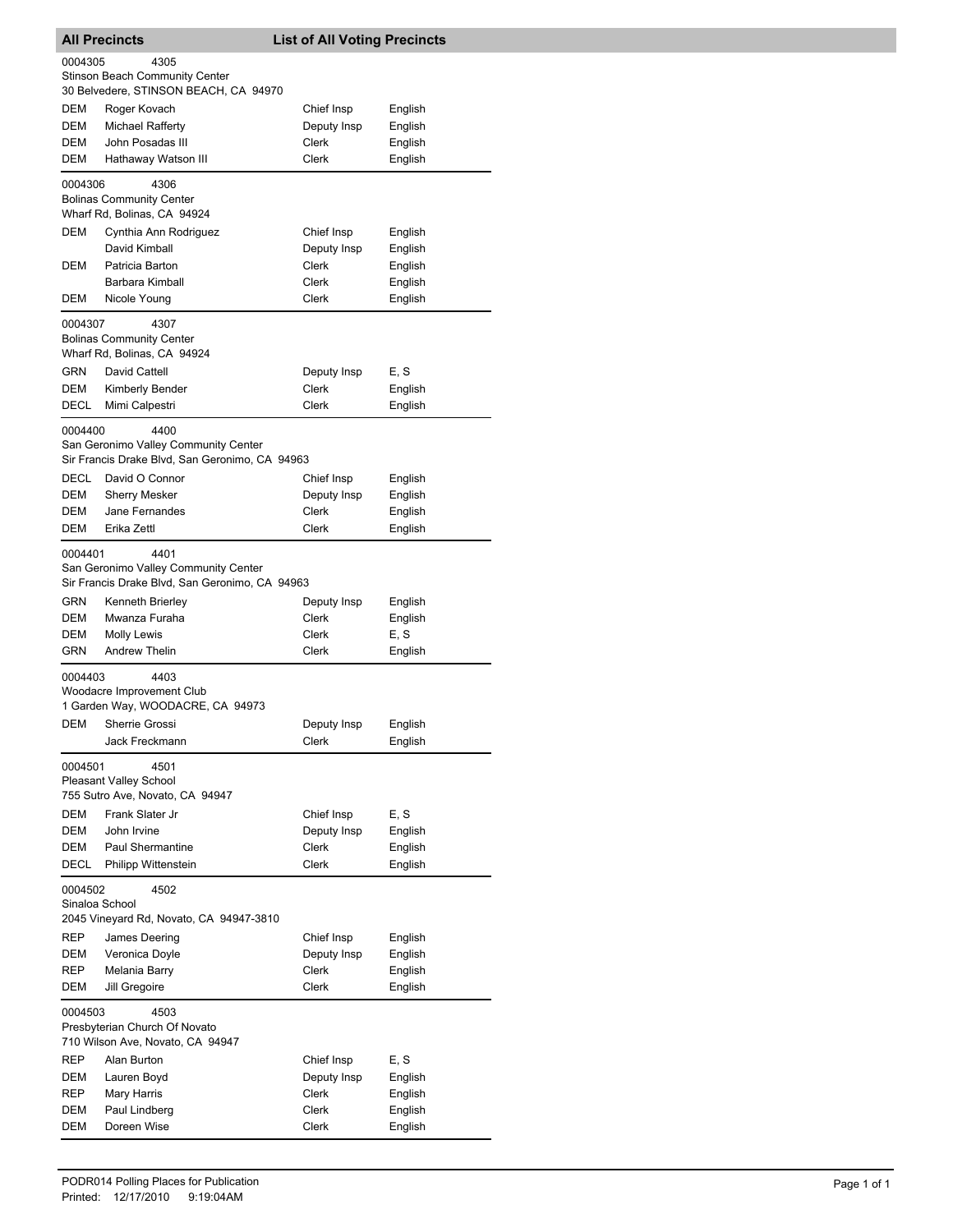|                                                                                                 | <b>All Precincts</b>                                                                | <b>List of All Voting Precincts</b> |                         |
|-------------------------------------------------------------------------------------------------|-------------------------------------------------------------------------------------|-------------------------------------|-------------------------|
| 0004600                                                                                         | 4600<br><b>Pickleweed Community Center</b><br>50 Canal St, SAN RAFAEL, CA 94901     |                                     |                         |
| DEM<br>DEM<br>REP                                                                               | John G Ortega<br>Susan Severin<br>Joan Hsu                                          | Chief Insp<br>Deputy Insp<br>Clerk  | E, S<br>E, S<br>English |
| DEM                                                                                             | Man Phan                                                                            | Clerk                               | E, V                    |
| 0004601                                                                                         | 4601<br><b>Pickleweed Community Center</b><br>50 Canal St, SAN RAFAEL, CA 94901     |                                     |                         |
| <b>DEM</b>                                                                                      | Maria Rodriguez                                                                     | Deputy Insp                         | E, S                    |
| <b>DECL</b><br>DEM                                                                              | <b>Clark Christensen</b><br>Carol Jolliffe                                          | Clerk<br>Clerk                      | English<br>English      |
| DECL                                                                                            | Gerald J Shorrock                                                                   | Clerk                               | English                 |
| 0004703                                                                                         | 4703<br>Corte Madera Recreation Center<br>Tamalpais Dr, Corte Madera, CA 94925-1561 |                                     |                         |
|                                                                                                 | William Weigand                                                                     | Deputy Insp                         | English                 |
| <b>DEM</b><br>REP                                                                               | Roger Reynolds<br>Maria Russillo                                                    | <b>Clerk</b><br>Clerk               | English<br>E, S         |
| 0004707                                                                                         | 4707<br>Aegis Of Corte Madera<br>5555 Paradise Dr, Corte Madera, CA 94925-1800      |                                     |                         |
| <b>REP</b>                                                                                      | <b>Charles Logie</b>                                                                | Chief Insp                          | English                 |
| DEM                                                                                             | <b>Christine Daniels</b>                                                            | Deputy Insp                         | English                 |
| DECL<br>DEM                                                                                     | Mahshid Behzadpour<br>Ann Lunder                                                    | Clerk<br>Clerk                      | English<br>English      |
| DEM                                                                                             | <b>Rita Pirie</b>                                                                   | Clerk                               | English                 |
| 0004708                                                                                         | 4708<br>Aegis Of Corte Madera<br>5555 Paradise Dr, Corte Madera, CA 94925-1800      |                                     |                         |
| DEM                                                                                             | Larry Hatfield                                                                      | Deputy Insp                         | English                 |
| REP<br>REP                                                                                      | Alberta Damas<br><b>Stanley Damas</b>                                               | Clerk<br>Clerk                      | English<br>English      |
| DEM                                                                                             | Pamela Henning                                                                      | Clerk                               | English                 |
| 0004709                                                                                         | 4709<br>Aegis Of Corte Madera<br>5555 Paradise Dr, Corte Madera, CA 94925-1800      |                                     |                         |
| DECL                                                                                            | Galina Rumennik                                                                     | Deputy Insp                         | English                 |
| DEM                                                                                             | Anna Fitch                                                                          | Clerk                               | English                 |
| <b>DEM</b><br>DEM                                                                               | Doris Gresl<br>Haruye Ng                                                            | Clerk<br>Clerk                      | English<br>English      |
| 0004800                                                                                         | 4800<br><b>Larkspur Recreation Department</b>                                       |                                     |                         |
|                                                                                                 | 240 Doherty Drive, Larkspur, CA 94939                                               |                                     |                         |
| DEM                                                                                             | <b>Robert Phillips</b>                                                              | Deputy Insp                         | English                 |
| DEM                                                                                             | Alan Levinson                                                                       | Clerk                               | English                 |
| DECL                                                                                            | Joseph Uzelac                                                                       | Clerk                               | English                 |
| 0004806<br>4806<br>Larkspur Courts Condominiums<br>100 Old Quarry Road, Larkspur, CA 94939-2201 |                                                                                     |                                     |                         |
| <b>REP</b>                                                                                      | Robert Gonzalez                                                                     | Chief Insp                          | English                 |
| DEM                                                                                             | <b>Robert Gonzalez</b><br>Nancy Davis                                               | Deputy Insp<br>Clerk                | English<br>English      |
| DEM                                                                                             | <b>Marion Donohue</b>                                                               | Clerk                               | English                 |
| 0005001<br>Novato Library                                                                       | C5001                                                                               |                                     |                         |
| DEM                                                                                             | 1720 Novato Blvd, Novato, CA 94947-3049<br><b>Phillip Steinhart</b>                 | Chief Insp                          | English                 |
| <b>DEM</b>                                                                                      | Joyce Tarlton                                                                       | Deputy Insp                         | English                 |
| DECL                                                                                            | Judith Ahuja                                                                        | Clerk                               | E, S                    |
| REP                                                                                             | Dorothy North                                                                       | Clerk                               | English                 |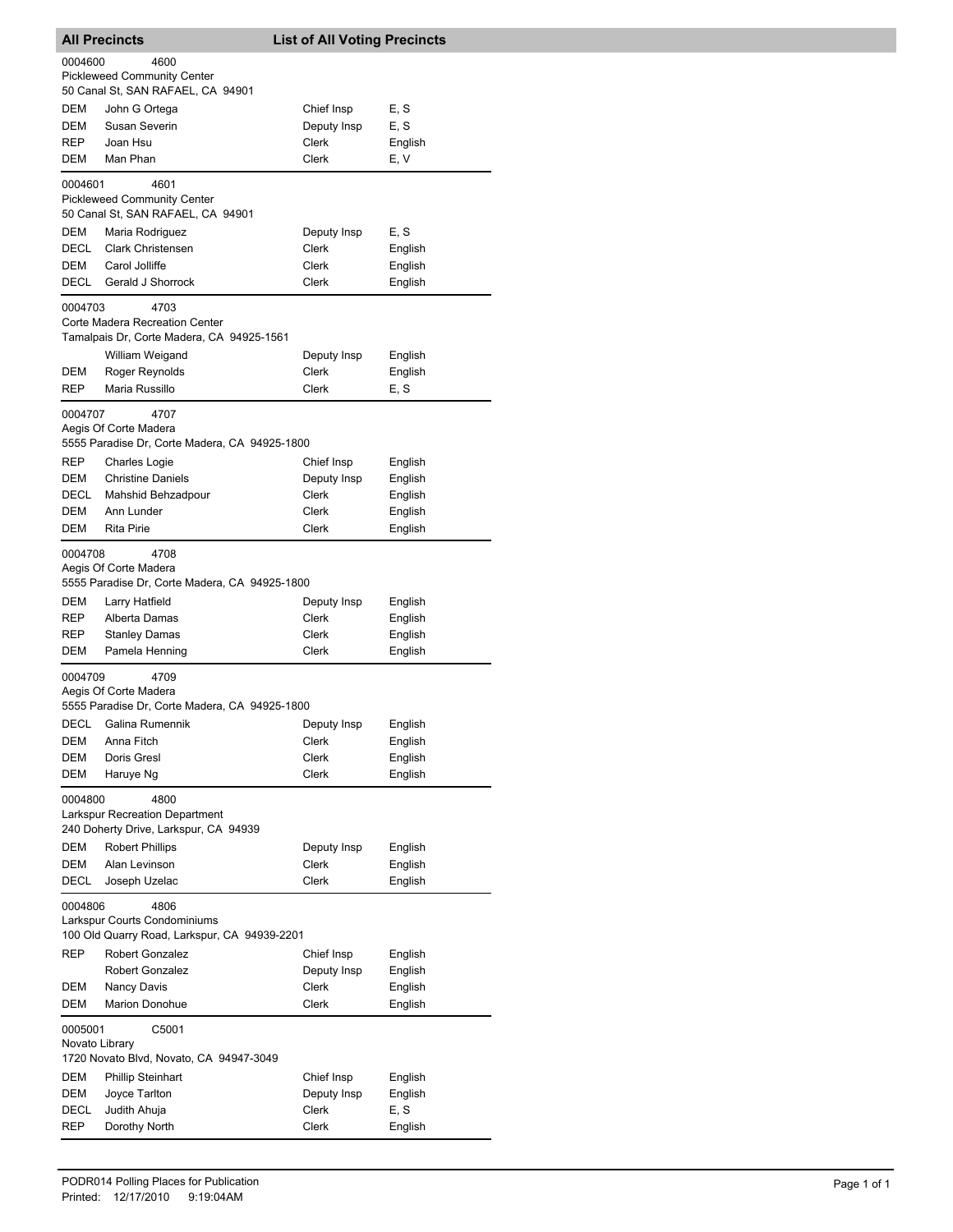|                                                      | <b>All Precincts</b>                                                         | <b>List of All Voting Precincts</b> |                    |
|------------------------------------------------------|------------------------------------------------------------------------------|-------------------------------------|--------------------|
| 0005101                                              | 5101<br>Bahia Clubhouse                                                      |                                     |                    |
|                                                      | 3008 Topaz Drive, Novato, CA 94945-1547                                      |                                     |                    |
| DEM                                                  | Monique Saul-Egli                                                            | Chief Insp                          | E, S               |
| DEM                                                  | Helen Brown                                                                  | Deputy Insp                         | English            |
| REP                                                  | Henry Lewek                                                                  | Clerk                               | English            |
| DEM                                                  | <b>Shirley Printz</b>                                                        | Clerk                               | English            |
| 0005102                                              | 5102<br>Novato School District Offices                                       |                                     |                    |
|                                                      | 1015 Seventh St, Novato, CA 94945-2228                                       |                                     |                    |
| DEM                                                  | Linda Goheen                                                                 | Chief Insp                          | English            |
| DEM                                                  | <b>Elizabeth Sanders</b>                                                     | Deputy Insp                         | English            |
| DEM<br>REP                                           | <b>Richard Huber</b><br>Joyce Kleege                                         | Clerk<br>Clerk                      | English<br>English |
|                                                      |                                                                              |                                     |                    |
| 0005103<br>Olive School                              | 5103<br>629 Plum St-park Lot Off Olive, NOVATO, CA 94945                     |                                     |                    |
| DEM                                                  | Brenda Gates-Monasch                                                         | Chief Insp                          | English            |
| DEM                                                  | Hugh Schall                                                                  | Deputy Insp                         | English            |
| DEM                                                  | Janet Meyer                                                                  | Clerk                               | English            |
| REP                                                  | Diane Schneeweis                                                             | Clerk                               | English            |
| 0005201                                              | 5201                                                                         |                                     |                    |
|                                                      | Novato School District Offices<br>1015 Seventh St, Novato, CA 94945-2228     |                                     |                    |
| DEM                                                  | <b>Bruce Cochran</b>                                                         | Deputy Insp                         | English            |
| DEM                                                  | <b>Beatrice Cooper</b>                                                       | Clerk                               | English            |
| REP                                                  | Milena Jurjevich                                                             | Clerk                               | English            |
| DEM                                                  | Joseph Spillman                                                              | Clerk                               | English            |
| 0005202                                              | 5202<br>Atria Tamalpais Senior Living<br>853 Tamalpais Ave, NOVATO, CA 94947 |                                     |                    |
| DECL                                                 | Margaret Stein                                                               | Chief Insp                          | English            |
| REP                                                  | Marjorie Kenyon                                                              | Deputy Insp                         | English            |
| DEM                                                  | <b>Tomaline Hudson</b>                                                       | <b>Clerk</b>                        | English            |
| DEM                                                  | <b>Charlotte Lewis</b>                                                       | Clerk                               | English            |
| 0005203                                              | 5203<br>Hill Community Room<br>1560 Hill Road, Novato, CA 94947-4002         |                                     |                    |
| REP                                                  | Harvey Perryman                                                              | Chief Insp                          | English            |
| REP                                                  | Gloria Perryman                                                              | Deputy Insp                         | English            |
| DEM                                                  | Mary Bicknell                                                                | <b>Clerk</b>                        | E, S               |
| DEM                                                  | Donald Edwards                                                               | Clerk                               | English            |
| DEM                                                  | Rose Stewart                                                                 | Clerk                               | English            |
| 0005204                                              | 5204<br><b>Hill Community Room</b>                                           |                                     |                    |
|                                                      | 1560 Hill Road, Novato, CA 94947-4002                                        |                                     |                    |
| REF                                                  | <b>Michael Harris</b>                                                        | Deputy Insp                         | English            |
| DEM                                                  | Arlene Finn                                                                  | Clerk                               | English            |
| <b>REP</b><br>0005205                                | Rodney Perryman<br>5205                                                      | Clerk                               | English            |
| Lu Sutton School<br>1800 Center Rd, NOVATO, CA 94947 |                                                                              |                                     |                    |
| REP                                                  | David Reed                                                                   | Chief Insp                          | English            |
| REP                                                  | Margaret Keith                                                               | Deputy Insp                         | English            |
| DEM                                                  | Joyce Lloyd                                                                  | Clerk                               | English            |
| DEM                                                  | Van White                                                                    | Clerk                               | English            |
| 0005206                                              | 5206                                                                         |                                     |                    |
|                                                      | Novato Human Needs Center<br>1907 Novato Blvd, NOVATO, CA 94947              |                                     |                    |
| DEM                                                  | Jennifer Welsch                                                              | Chief Insp                          | English            |
| DEM                                                  | Raymond Young                                                                | Deputy Insp                         | English            |
| DEM                                                  | Louise Jones                                                                 | Clerk                               | English            |
| REF                                                  | <b>Todd Smith</b>                                                            | Clerk                               | English            |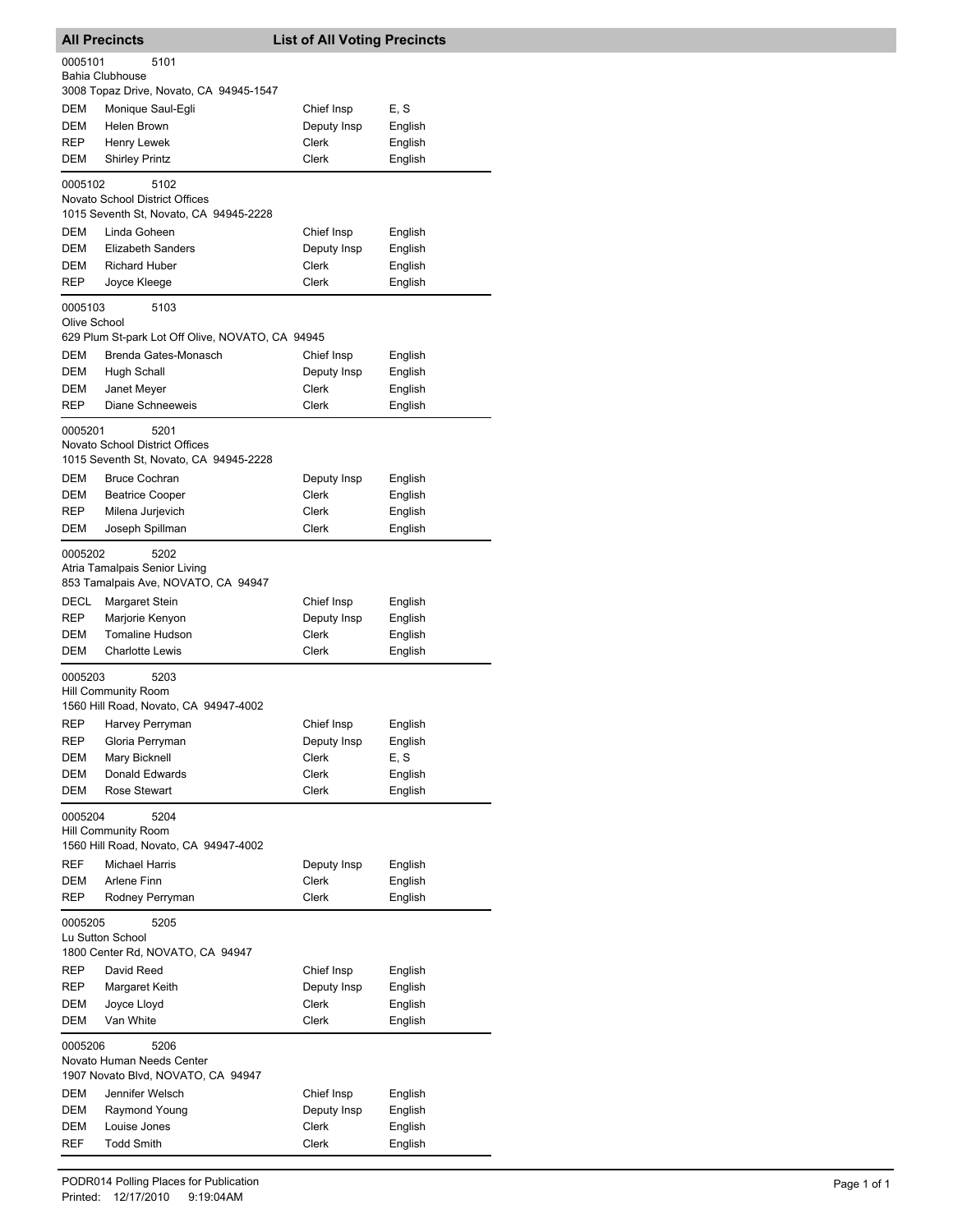| <b>All Precincts</b>      |                                                                                   | <b>List of All Voting Precincts</b> |         |
|---------------------------|-----------------------------------------------------------------------------------|-------------------------------------|---------|
| 0005207                   | 5207<br>Novato Human Needs Center<br>1907 Novato Blvd, NOVATO, CA 94947           |                                     |         |
| DEM                       | <b>Michael Patrick</b>                                                            | Deputy Insp                         | E, S    |
| DEM                       | <b>Richard Abold</b>                                                              | Clerk                               | English |
| DEM                       | Shirley Skeen                                                                     | Clerk                               | English |
|                           | Rebecca K Tseng                                                                   | Clerk                               | English |
| 0005208                   | 5208<br>All Saints Lutheran Church                                                |                                     |         |
|                           | 2 San Marin Dr, Novato, CA 94945-1118                                             |                                     |         |
| DEM                       | <b>Frances Thorsson</b>                                                           | Chief Insp                          | English |
| DEM                       | <b>Christine Mahaffy</b>                                                          | Deputy Insp                         | English |
| REP                       | Roberta Diefendorf<br>Louis Lemos                                                 | Clerk<br>Clerk                      | English |
| REP<br>0005209            | 5209                                                                              |                                     | E, S    |
|                           | Seventh Day Adventist Church                                                      |                                     |         |
|                           | 495 San Marin Dr, Novato, CA 94945-1335                                           |                                     |         |
| DEM                       | <b>Archie Patton</b>                                                              | Chief Insp                          | English |
| <b>DEM</b>                | <b>Robert Levin</b>                                                               | Deputy Insp                         | English |
| DEM                       | David Ganz                                                                        | Clerk                               | English |
| DEM                       | Lu Howe                                                                           | Clerk                               | English |
| 0005211                   | 5211<br>United Methodist Church<br>1473 South Novato Blvd, NOVATO, CA 94947       |                                     |         |
| GRN                       | Donald Beck                                                                       | Chief Insp                          | English |
| DEM                       | Alana Dubost                                                                      | Deputy Insp                         | English |
| DECL                      | Nancy Rogers                                                                      | Clerk                               | English |
| DEM                       | Mary Rothe                                                                        | Clerk                               | English |
| 0005212                   | 5212<br>Marin Valley Mobile Country Club<br>100 Marin Valley Dr, NOVATO, CA 94949 |                                     |         |
| REP                       | <b>Everett Farey</b>                                                              | Chief Insp                          | English |
| DEM                       | Juanita Reynolds                                                                  | Deputy Insp                         | English |
| <b>DECL</b>               | <b>Leonard Gaskell</b>                                                            | Clerk                               | English |
| DEM                       | Paul Gruner                                                                       | Clerk                               | English |
| 0005213<br>Lynwood School | 5213<br>1320 Lynwood Dr, Novato, CA 94947-4629                                    |                                     |         |
|                           | DECL James Clinton Waltermire                                                     | Chief Insp                          | English |
| DECL                      | Nancy Jones                                                                       | Deputy Insp                         | English |
| DEM                       | Talya Gates-Monasch                                                               | Clerk                               | English |
| DECL                      | Lori Ann Ryan                                                                     | Clerk                               | English |
| 0005214                   | 5214<br>United Methodist Church<br>1473 South Novato Blvd, NOVATO, CA 94947       |                                     |         |
| DECL                      | <b>Abdul Mazid</b>                                                                | Deputy Insp                         | English |
| REP                       | Margaret Binggeli                                                                 | Clerk                               | English |
| DEM                       | Carolyn Mc Namara                                                                 | Clerk                               | English |
| DEM                       | Eber Elias Resendiz                                                               | Clerk                               | English |
| 0005215                   | 5215<br>Ignacio Hills Apartments<br>431 Ignacio Blvd, Novato, CA 94949            |                                     |         |
| REP                       | Frances Kenny                                                                     | Chief Insp                          | English |
| REP                       | Ruth Jankowski                                                                    | Deputy Insp                         | English |
| DEM                       | Will Bertram Carr                                                                 | Clerk                               | English |
| REP                       | <b>Bruce Nadler</b>                                                               | Clerk                               | English |
| REP                       | Myra Willett                                                                      | Clerk                               | English |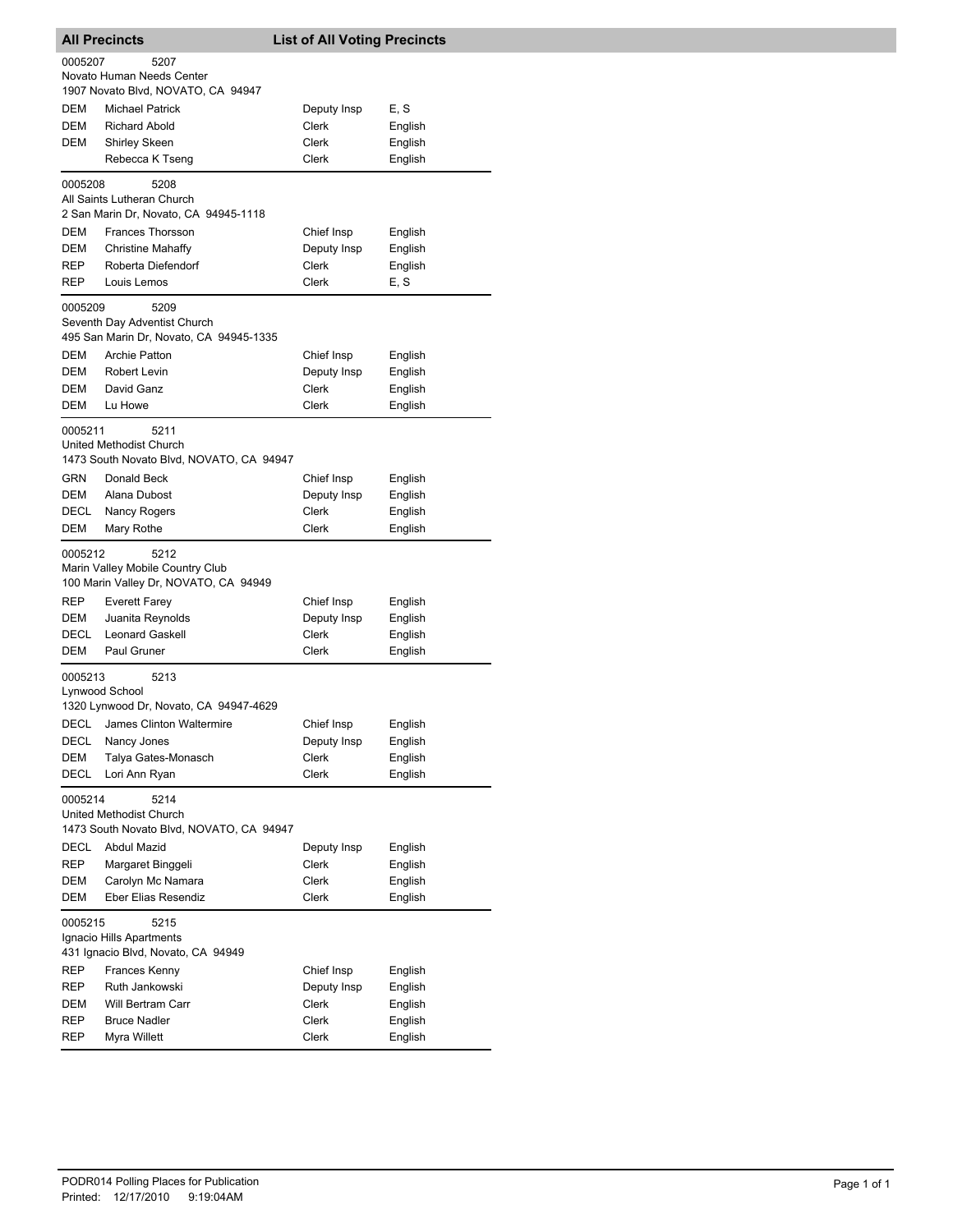|                                                                                      | <b>All Precincts</b>                                                      | <b>List of All Voting Precincts</b> |                    |
|--------------------------------------------------------------------------------------|---------------------------------------------------------------------------|-------------------------------------|--------------------|
| 0005216                                                                              | 5216<br>Novato Fire Station #1                                            |                                     |                    |
|                                                                                      | 7025 Redwood Blvd, Novato, CA 94949                                       |                                     |                    |
| DEM                                                                                  | <b>Bernard Meyers</b>                                                     | Chief Insp                          | English            |
| REP<br>REP                                                                           | Margaret Kidder<br>Paul Manouelian                                        | Deputy Insp<br>Clerk                | English<br>English |
| DEM                                                                                  | Ann T Nguyen-Do                                                           | Clerk                               | E, V               |
| 0005217                                                                              | 5217                                                                      |                                     |                    |
|                                                                                      | Lynwood School<br>1320 Lynwood Dr, Novato, CA 94947-4629                  |                                     |                    |
| REP                                                                                  | Victor Aguila                                                             | Deputy Insp                         | E, S               |
| DEM<br>DEM                                                                           | Jeanne Anderson<br>Stella Devora                                          | Clerk<br>Clerk                      | English<br>English |
| REP                                                                                  | <b>Judith Ross</b>                                                        | Clerk                               | English            |
| 0005218                                                                              | 5218<br>United Methodist Church                                           |                                     |                    |
| DEM                                                                                  | 1473 South Novato Blvd, NOVATO, CA 94947<br>Yvonne Learned                | Deputy Insp                         | English            |
| REP                                                                                  | Dolores Meaney                                                            | Clerk                               | English            |
| DEM                                                                                  | Carole Trap                                                               | Clerk                               | English            |
| 0005219                                                                              | 5219<br>San Jose Middle School<br>1000 Sunset Pkwy, Novato, CA 94949      |                                     |                    |
| REP                                                                                  | <b>Thomas Brawley</b>                                                     | Chief Insp                          | English            |
| DEM                                                                                  | Kathryn Mc Laughlin                                                       | Clerk                               | English            |
| REP                                                                                  | <b>Elfriede Werth</b>                                                     | Clerk                               | E, S               |
| 0005220                                                                              | 5220<br>San Jose Middle School<br>1000 Sunset Pkwy, Novato, CA 94949      |                                     |                    |
| DEM                                                                                  | Jean Harris                                                               | Deputy Insp                         | English            |
| DEM                                                                                  | Natalie Johnson                                                           | Clerk                               | English            |
| DECL                                                                                 | Maxwell Peak Jr                                                           | Clerk                               | English            |
| REP                                                                                  | Pius Zuger                                                                | Clerk                               | English            |
| 0005221                                                                              | 5221<br>Novato Oaks Inn<br>215 Alameda Del Prado, Novato, CA 94949-6657   |                                     |                    |
| DEM                                                                                  | E Oscar Chambers                                                          | Chief Insp                          | English            |
| REP                                                                                  | Joan Chambers                                                             | Deputy Insp                         | English            |
| DEM                                                                                  | Michael Murphy                                                            | Clerk                               | English            |
| REP                                                                                  | Alice Weltmer                                                             | Clerk                               | English            |
| 0005222                                                                              | 5222<br>No Marin Water District Ofc                                       |                                     |                    |
| DECL                                                                                 | Redwood Hwy & Rush Creek Pl, Novato, CA 94945-2426                        | Chief Insp                          |                    |
| DEM                                                                                  | Fred Fogh<br>Lee Pogetto                                                  | Deputy Insp                         | English<br>English |
|                                                                                      | Alexander Andresen Karl                                                   | Clerk                               | English            |
| DECL                                                                                 | <b>Ernest Beyer</b>                                                       | Clerk                               | English            |
| 0005223<br>5223<br>Novato Fire Station #3<br>65 San Ramon Way, Novato, CA 94945-1638 |                                                                           |                                     |                    |
| DEM                                                                                  | <b>Walter Monasch</b>                                                     | Chief Insp                          | English            |
| <b>DEM</b>                                                                           | Ortensia Gozashti                                                         | Deputy Insp                         | E, S               |
| <b>REP</b>                                                                           | Frances E Beretta                                                         | Clerk                               | English            |
| DEM                                                                                  | Selbie Hull                                                               | Clerk                               | English            |
|                                                                                      | David Woo                                                                 | Clerk                               | English            |
| 0005224                                                                              | 5224<br>Novato Fire Station #3<br>65 San Ramon Way, Novato, CA 94945-1638 |                                     |                    |
| REP                                                                                  | Frank U Ren                                                               | Deputy Insp                         | English            |
| <b>DEM</b>                                                                           | Jacqueline Perry                                                          | Clerk                               | English            |
| AIP                                                                                  | Nicole Wagner                                                             | Clerk                               | English            |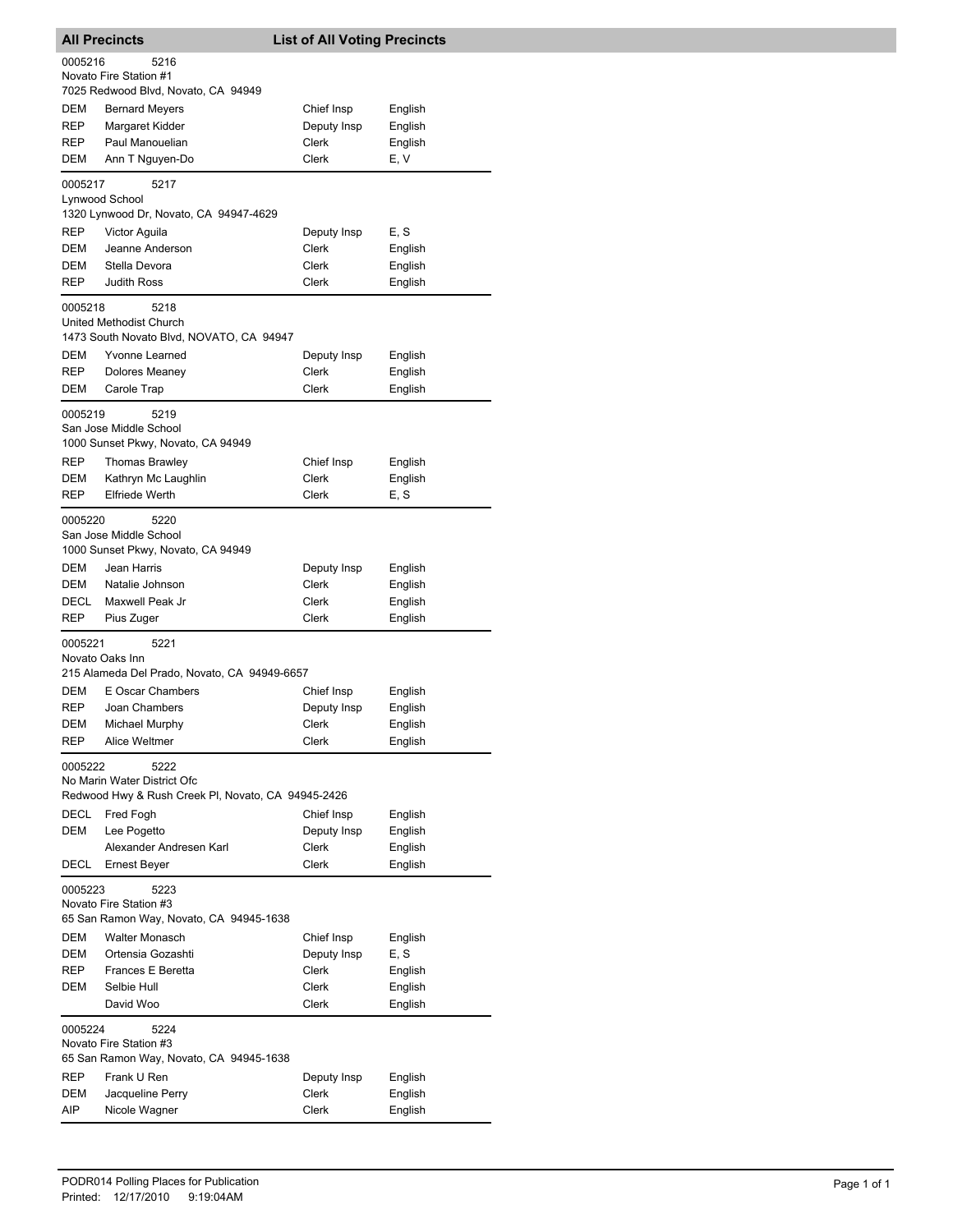| <b>All Precincts</b>                                                                         |                                                                                        | <b>List of All Voting Precincts</b> |                    |
|----------------------------------------------------------------------------------------------|----------------------------------------------------------------------------------------|-------------------------------------|--------------------|
| 0005225                                                                                      | 5225<br>Munoz Residence                                                                |                                     |                    |
|                                                                                              | 575 Fairway Dr, Novato, CA 94949                                                       |                                     |                    |
| DEM                                                                                          | Alice Munoz                                                                            | Chief Insp                          | English            |
| REP                                                                                          | Lucille Douglas                                                                        | Deputy Insp                         | English            |
| REP                                                                                          | Jeanne Desmond                                                                         | Clerk                               | English            |
| REP                                                                                          | Bonnie Ryan                                                                            | Clerk                               | English            |
| 0005226                                                                                      | 5226<br>Los Robles Mobile Home Park<br>100 Roblar Dr, Novato, CA 94949-6133            |                                     |                    |
| REP                                                                                          | Dorothy H Fountain                                                                     | Chief Insp                          | English            |
| REP                                                                                          | Iva Conrad                                                                             | Deputy Insp                         | English            |
| REP                                                                                          | Alton Fountain                                                                         | Clerk                               | English            |
| REP                                                                                          | Dorothy Mc Nutt                                                                        | <b>Clerk</b>                        | English            |
| 0005227                                                                                      | 5227<br>Hamilton Arts Center                                                           |                                     |                    |
| REP                                                                                          | 500 Palm Dr, Novato, CA 94949-5004<br>Donald Violin                                    |                                     |                    |
| DECL                                                                                         | <b>Christine Rice</b>                                                                  | Chief Insp<br>Deputy Insp           | English<br>English |
|                                                                                              | Maria Aguila Rubio                                                                     | Clerk                               | E, S               |
| DEM                                                                                          | Hans Mueller                                                                           | Clerk                               | English            |
| DEM                                                                                          | Eva Slott                                                                              | <b>Clerk</b>                        | English            |
| 0005228                                                                                      | 5228<br><b>Hamilton Arts Center</b>                                                    |                                     |                    |
|                                                                                              | 500 Palm Dr, Novato, CA 94949-5004                                                     |                                     |                    |
| DEM<br>DEM                                                                                   | John Berry<br>Henry Lam                                                                | Deputy Insp<br>Clerk                | English<br>English |
| DEM                                                                                          | Nancy Takahashi                                                                        | Clerk                               | English            |
| 0005301                                                                                      | 5301<br>Ignacio Hills Apartments<br>431 Ignacio Blvd, Novato, CA 94949                 |                                     |                    |
| DEM                                                                                          | Theresa Fermanich                                                                      | Deputy Insp                         | English            |
| DEM                                                                                          | Sara O Keefe                                                                           | Clerk                               | English            |
| DEM                                                                                          | Michelle Sandlin                                                                       | Clerk                               | English            |
| 0005302                                                                                      | 5302<br><b>Bel Marin Community Center</b><br>4 Montego Key, Novato, CA 94949-5301      |                                     |                    |
| DEM                                                                                          | James Hollingshead                                                                     | Chief Insp                          | English            |
| DEM                                                                                          | Shirley Etemadfar                                                                      | Deputy Insp                         | English            |
| REP                                                                                          | David Brown                                                                            | Clerk                               | English            |
| <b>REP</b>                                                                                   | <b>Ruth Darling</b>                                                                    | Clerk                               | English            |
| REP                                                                                          | Jefferson Graves                                                                       | Clerk                               | English            |
| 0005303                                                                                      | 5303<br>Novato Fire Station #2<br>450 Atherton Ave-corner Olive, Novato, CA 94945-3461 |                                     |                    |
| DEM                                                                                          | Jeffrey Zankel                                                                         | Chief Insp                          | English            |
| DEM                                                                                          | Carlota Cloney                                                                         | Deputy Insp                         | English            |
| REP                                                                                          | Sallee Kiilerich                                                                       | Clerk                               | English            |
| DEM                                                                                          | William O Connor                                                                       | Clerk                               | English            |
| REP                                                                                          | Margaret Weston                                                                        | Clerk                               | English            |
| 0005304                                                                                      | 5304<br>Novato Fire Station #2                                                         |                                     |                    |
| DECL                                                                                         | 450 Atherton Ave-corner Olive, Novato, CA 94945-3461<br>Lawrence Gorski                | Deputy Insp                         | English            |
| DEM                                                                                          | Nancy Caramagno                                                                        | Clerk                               | English            |
| DEM                                                                                          | Karen Olson                                                                            | Clerk                               | English            |
| 0005305<br>5305<br><b>Bel Marin Community Center</b><br>4 Montego Key, Novato, CA 94949-5301 |                                                                                        |                                     |                    |
| <b>REP</b>                                                                                   | <b>Charles Grant</b>                                                                   | Deputy Insp                         | English            |
| DEM                                                                                          | <b>Richard Saltzman</b>                                                                | Clerk                               | English            |
| DEM                                                                                          | Adele Szostak                                                                          | Clerk                               | English            |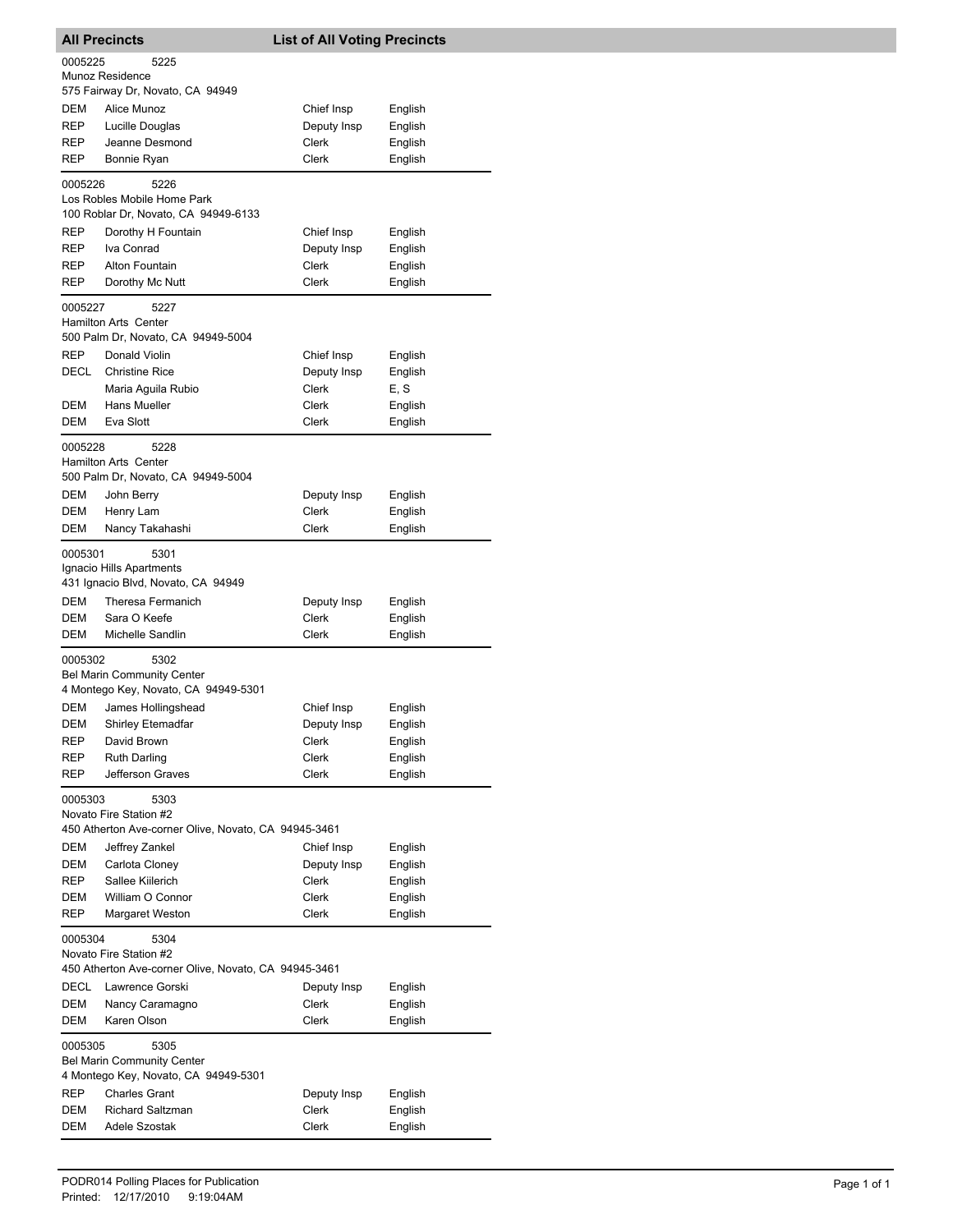|                   | <b>All Precincts</b>                                                      | <b>List of All Voting Precincts</b> |                    |
|-------------------|---------------------------------------------------------------------------|-------------------------------------|--------------------|
| 0005330           | 5330<br>Presbyterian Church Of Novato<br>710 Wilson Ave, Novato, CA 94947 |                                     |                    |
| <b>RFP</b><br>AIP | Maureen Ahsani<br>Michael Kidd                                            | Clerk<br>Clerk                      | English<br>English |